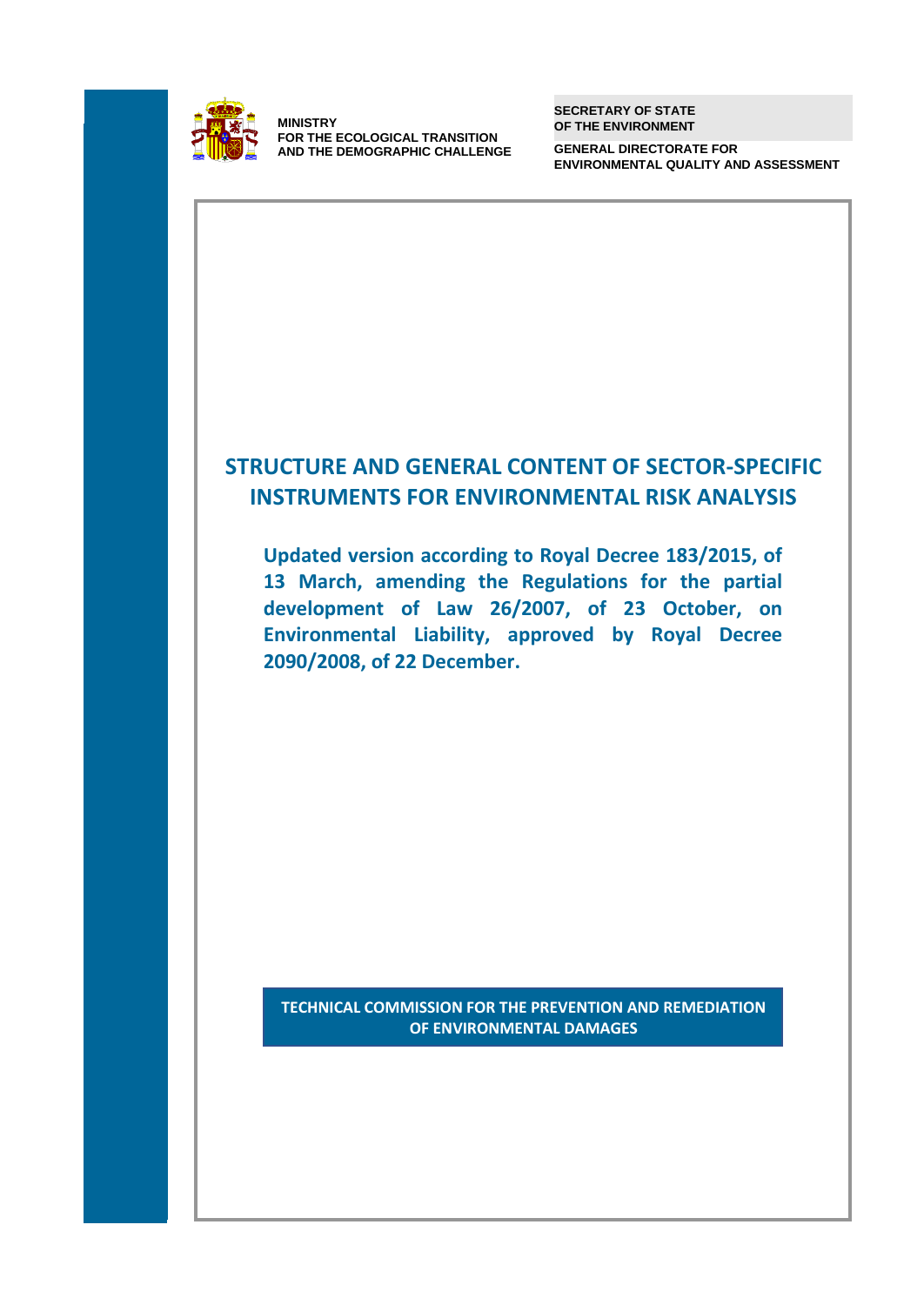*This document is a summary in English of the original version of the document published on the section on Environmental Liability of the website of the Ministry for the Ecological Transition and the Demographic Challenge.*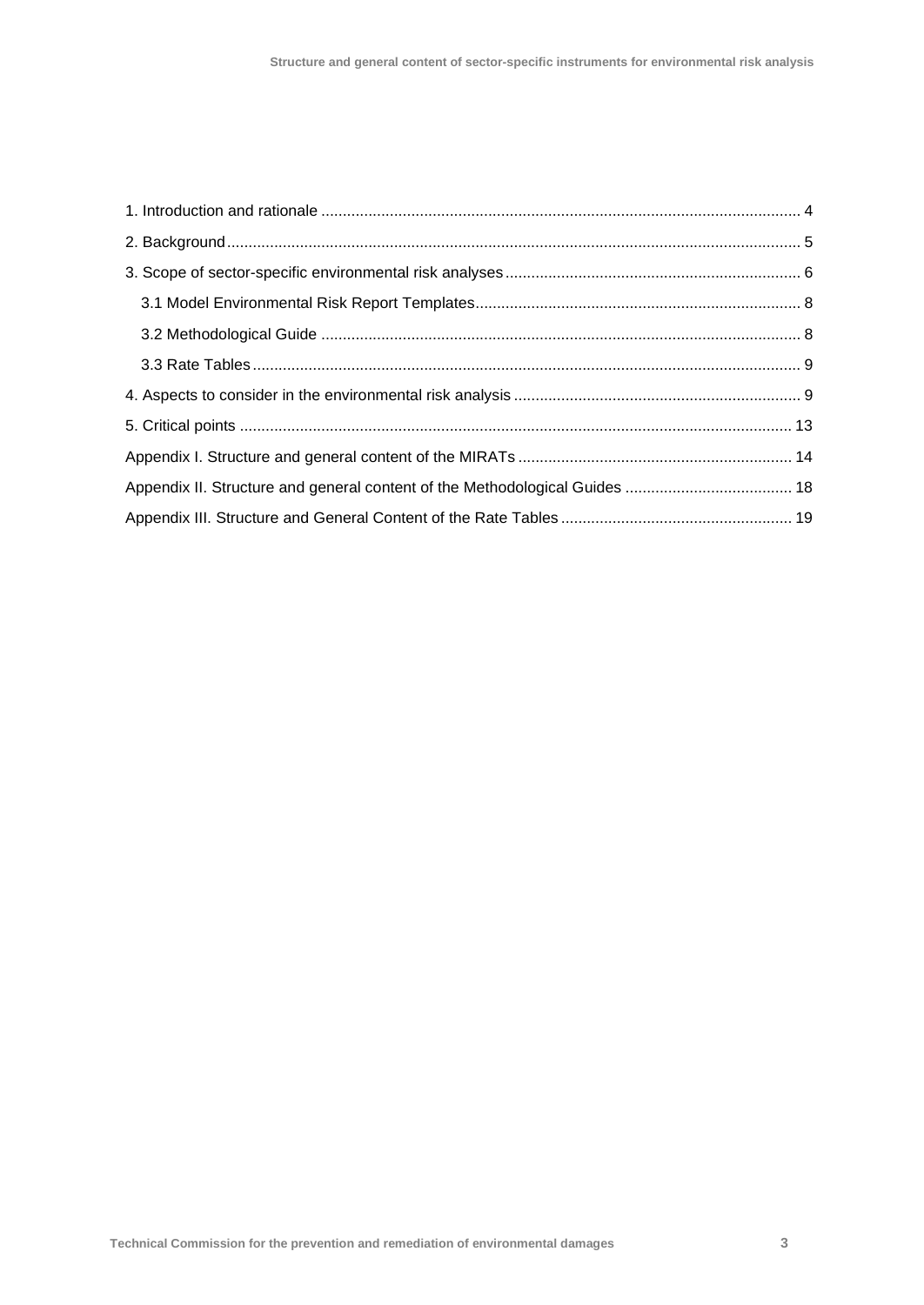## <span id="page-3-0"></span>*1. Introduction and rationale*

*Royal Decree 183/2015, of 13 March, amending the Regulations for the partial development of Law 26/2007, of 23 October, on environmental liability, approved by Royal Decree 2090/2008, of 22 December* (hereinafter RD 183/2015) introduces a series of amendments aimed at, among other things, simplifying the procedure for determining the mandatory financial security.

This simplification is based on introducing an Environmental Damage Index (IDM) that the operator must estimate for each accident scenario identified in its environmental risk analysis, following the steps set out in the new Annex III of the Regulations.

The IDM makes it possible to estimate an order of magnitude of the environmental damage caused in each hypothetical accident scenario. This makes it possible to compare various scenarios and to select the reference scenario that will form the basis for determining the amount of the financial security, per the new wording of article 33 of the Regulation.

With this simplification, the operator avoids one of the most technically complex stages: the quantification and hence monetisation of the damage associated with each and every accident scenarios identified in the environmental risk analysis; it is now necessary only to quantify and monetise the environmental damage associated with the selected reference scenario.

On the other hand, the IDM is systematic and relatively simple to apply, and it allows for continuity with the general system used to date by professional sectors and operators to calculate the financial security.

This amendment to this procedure for determining the financial security has made it necessary to review the document *"Structure and General Content of the Sector-specific Instruments for Environmental Risk Analysis" drawn* up within the *Technical Commission for the prevention and remediation of environmental damage,* and approved by that body in 2011, so as to adapt it to the new methodology.

However*,* it is necessary to bear in mind the transitory provision of Royal Decree 183/2015, of 13 March, which provides that "*Operators whose sector or sectoral association has submitted to the Technical Commission for the Prevention and Remediation of Environmental Damage, for its report, a sectorspecific environmental risk analysis or a rate tables, within six months of this Royal Decree coming into force, may carry out their individual environmental risk analyses based on the methodology set out in the original wording of article 33 of these regulations, as passed in Royal Decree 2090/2008, of 22 December, when this instrument is reported favourably by the aforementioned Technical Commission.* 

*Likewise, those operators who have conducted their environmental risk analysis based on the methodology set out in the original wording of article 33 of these regulations, may use it to constitute the mandatory financial security when it comes into force, when within six months of this Royal Decree coming into force, these operators make a voluntary financial security based thereon, and submit to the relevant authorities an affidavit stating that they have set such a financial security."* 

Therefore, for sectors or sectoral associations that have already had their sector-specific risk analyses approved, or which avail themselves of the provisions of the transitory provision of Royal Decree 183/2015 of 13 March, the version of the document *"Structure and General Content of the Sectorspecific Instruments for Environmental Risk Analysis"* approved in 2011 by the Technical Commission for the Prevention and Remediation of Environmental Damage will remain valid.

The purpose of this document is to make it easier for professional activity groups wishing to do so to draw up their sector-specific instruments and thus help operators in the sector to analyse their individual environmental risk and assess whether they will have to provide the financial provision established in article 24 of Law 26/2007 of 23 October 2007.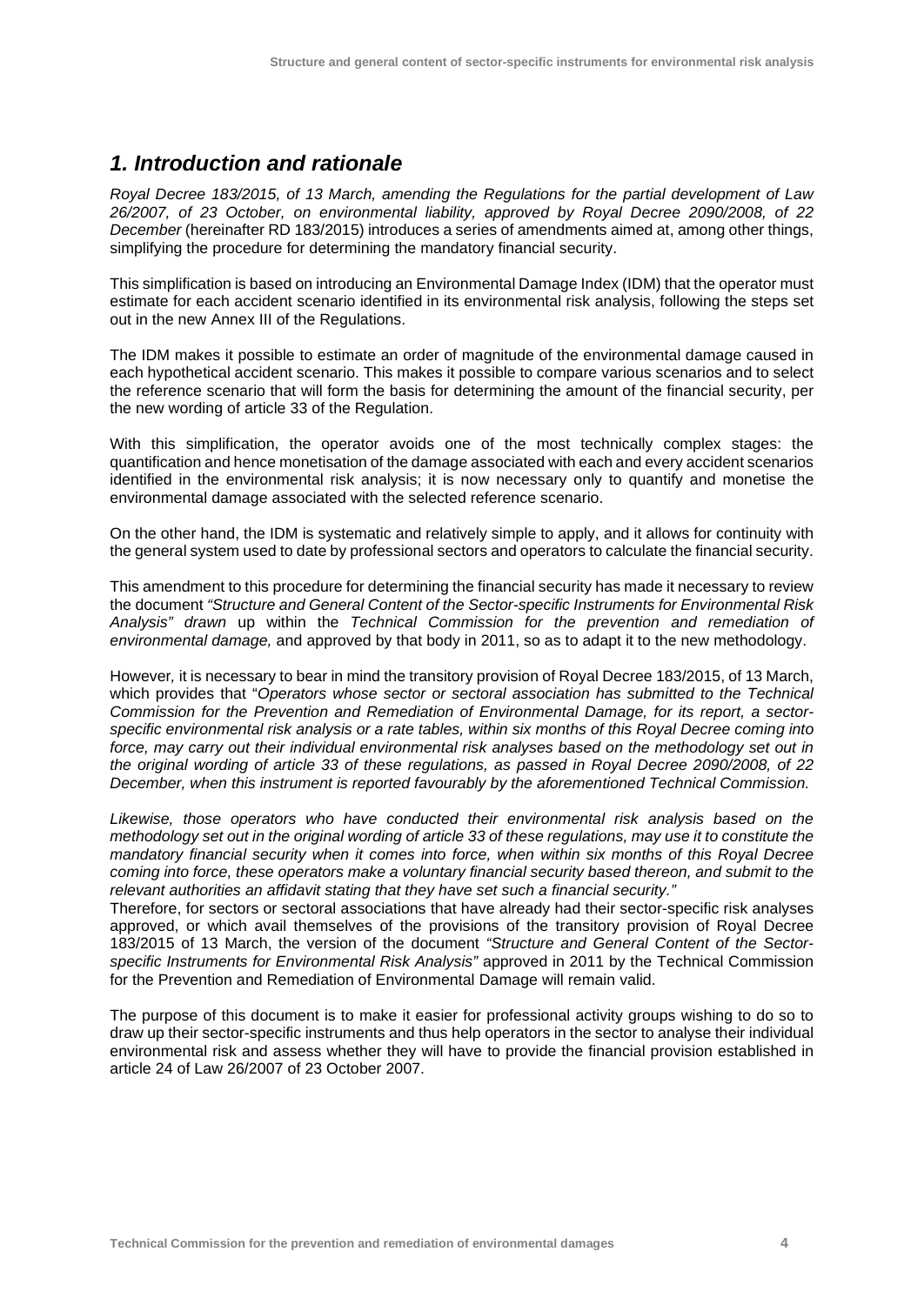## <span id="page-4-0"></span>*2. Background*

The Regulations for the partial implementation of Law 26/2007, of 23 October, on Environmental Liability, approved by Royal Decree 2090/2008, of 22 December, provides for the use, on a voluntary basis, of different environmental risk analysis instruments at sectoral level, which facilitate the individual assessment of their risk scenarios by their operators. The performance of this environmental risk analysis, whether at sectoral or individual level, must be based on standard UNE150.008 or other equivalent standards.

Article 35 of the aforementioned Regulation, establish that individual environmental risk analyses may be drawn up based on sector-specific environmental risk analyses approved by the Technical Commission for the Prevention and Remediation of Environmental Damage. The sector-specific instruments for environmental risk analyses may consist either of model environmental risk reports, socalled MIRATs, or of methodological guides to risk analysis, depending on the extent to which the environmental risk of the sector is homogeneous.

Likewise, article 36 of the Regulation provides that to calculate the amount of the mandatory financial security for sectors or subsectors of activity or for small and medium-sized companies which, due to their high degree of homogeneity, make it possible to standardise their environmental risks, since they are limited, identifiable and known, other instrument called the rate table may be used, if they have a favourable report from the Technical Commission for the Prevention and Remediation of Environmental Damage.

It is for each professional sector or group of activities to decide the type of basic instrument to analyse their environmental risk. However, there are some decision criteria to identify the most appropriate one the MIRAT instrument (Model Environmental Risk Reports Template), Rate table or methodological guide — for each specific case; these are, on the one hand, those referring to the level of danger or environmental risk of the sector in question and, on the other, to heterogeneity in terms of the variability of the behaviour of the activities of the same sector with respect to the variables describing the aforementioned environmental risk. The variables on which the risk depends notably include the following: the type and complexity of the production process; the treatment and production capacity; the type and quantity of emissions to water, soil and/or air; the type and quantity of waste generated; the territorial context where the activity takes place and the sensitivity and vulnerability of the potentially affected receiver; and the operator's management of its environmental risk.

Figure 1 shows a simplified representation of the decision-making process on which basis it will be possible to identify the type of instrument that operators can use as a basis for assessing the environmental risk arising from the group of activities belonging to the same sector. This diagram is intended to be indicative and not exhaustive and offers a series of guidelines to make it easier to select the most appropriate sector-specific instrument for environmental risk analysis.



Figure 1. Decision diagram to guide identification of the sector-specific instrument for environmental risk analysis. Source: Prepared by the author.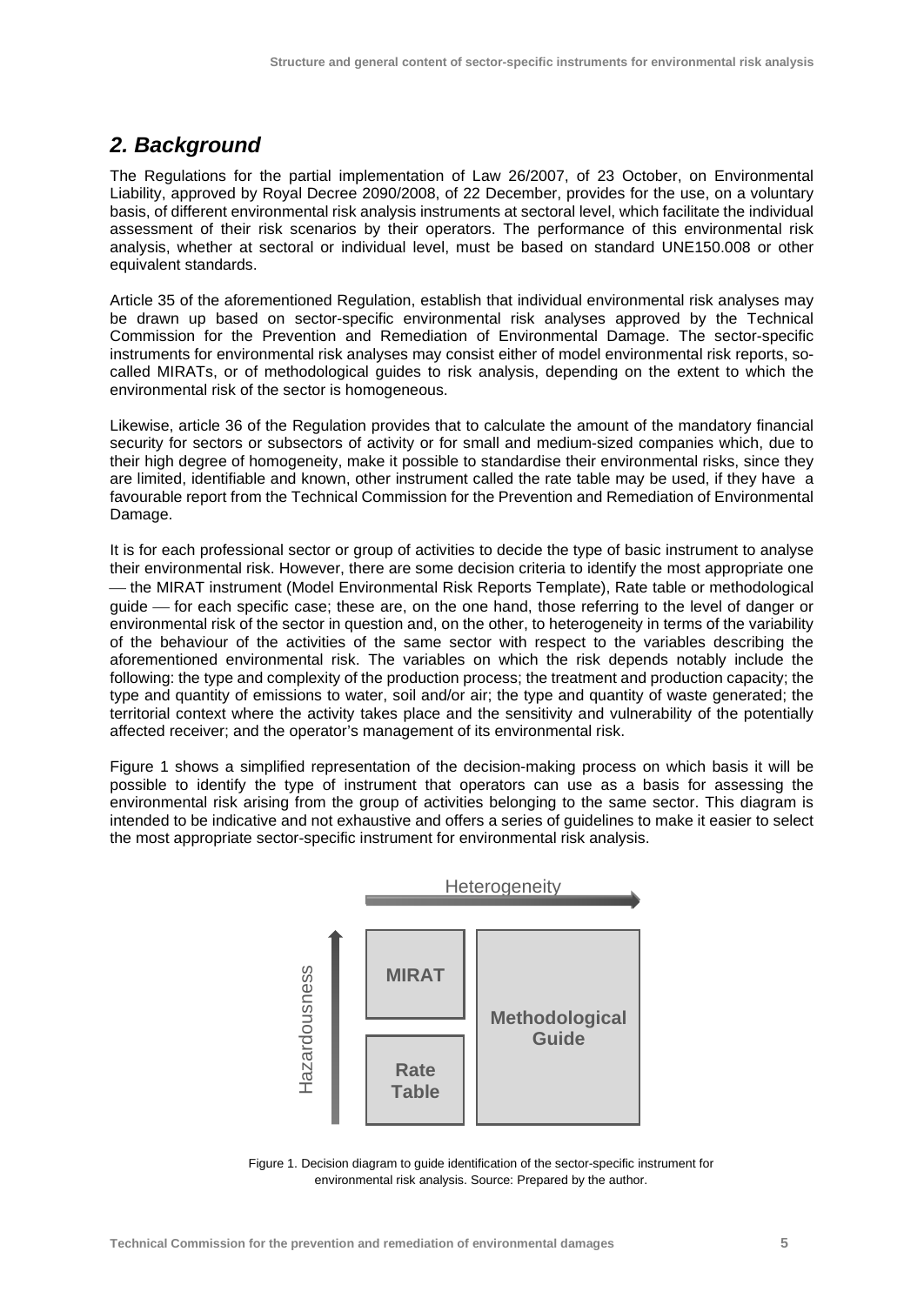It may be inferred from Figure 1 that the MIRAT models and the Rate tables will be applied when the various activities that make up that sector are associated with a high degree of homogeneity. In other words, a Methodological Guide shall be used when the heterogeneity of the activities making up the same sector does not make it possible to homogenise its environmental risk scenarios. If the decision diagram considers, besides the heterogeneity criterion, the criterion based on the hazardousness of the professional activity, it can be concluded that the use of those methodological guides referring to sectors and/or activities associated with a high level of hazardousness could be given priority over the preparation of other sector-specific guides referring to activities with a lesser environmental impact. Although the homogeneity or heterogeneity of the group of activities in the same professional sector is the factor that has more influence in the selection of the most appropriate sector-specific instrument, by similar logic, it seems appropriate that the activities of one sector that show a high degree of homogeneity, but which are not necessarily associated with a high level of hazardousness, can use a Rate table from which the operators can individually calculate the damage to be covered by the financial security without needing to carry out an individual environmental risk analysis. Furthermore, attention must be paid to the size of the activities in the same sector, so that this criterion can be borne in mind when identifying the most appropriate type of sector-specific instrument; this is true of rate tables, which, according to the Royal Decree, are intended for sectors with small and medium-sized companies which, due to their high degree of homogeneity, allow their environmental risks to be standardised.

## <span id="page-5-0"></span>*3. Scope of sector-specific environmental risk analyses*

Law 11/2014, of 4 July, amending Law 26/2007, of 23 October, on Environmental Liability, amended article 28 of the law by including a new section d) which refers to the activities which, due to their potential to cause environmental damage and their accident rate being lower, can be exempted from the obligations to provide a financial security and to conduct an environmental risk analysis.

Based on this new article 28 d) of Law 26/2007, Royal Decree 183/2015, of 13 March, has thus amended article 37 of the Regulations for the partial implementation of the law, to introduce a new section a) which includes the activities whose operators are still obliged to provide the mandatory financial security as well as to conduct the environmental risk analysis, and which are as follows:

- *Operators within the scope of application* Royal Legislative Decree 1/2016, of 16 December, approving the consolidated text of the law on Integrated Pollution Prevention and Control *(IPPC activities).*
- *Operators within the scope of application of Royal Decree 840/2015, of 21 September2015, approving measures to control the risks inherent in major accidents involving dangerous substances (SEVESO operators).*
- *Operators who manage waste from the extractive industries, in the case of facilities classified as category A, per the provisions of Royal Decree 975/2009, of 12 June.*

On the other hand, a new paragraph b) is introduced in article 37, which lists the activities that are provisionally exempt from the obligation to provide a financial security.

It should be stressed that, irrespective of the obligation to provide a financial security, all operators listed in Annex III of Law 26/2007 who cause environmental damage or threaten to cause such damage must take the necessary measures to prevent it from occurring or, where damage has occurred, to restore the damaged natural resources to the state in which they were before the damage was caused, , in application of the prevention and polluter pays principles, on which Law 26/2007 is based,.

The entry into force of the mandatory financial security for the professional activities that must provide it, will be determined, in each case, by the approval of the corresponding Ministerial Order taking into account the timetable set out in Order ARM/1783/2011, of 22 June.. In this context, the Ministry wishes to offer technical solutions to help the aforementioned operators, and by extension to all Annex III operators, to assess and manage the environmental risk associated with their activity.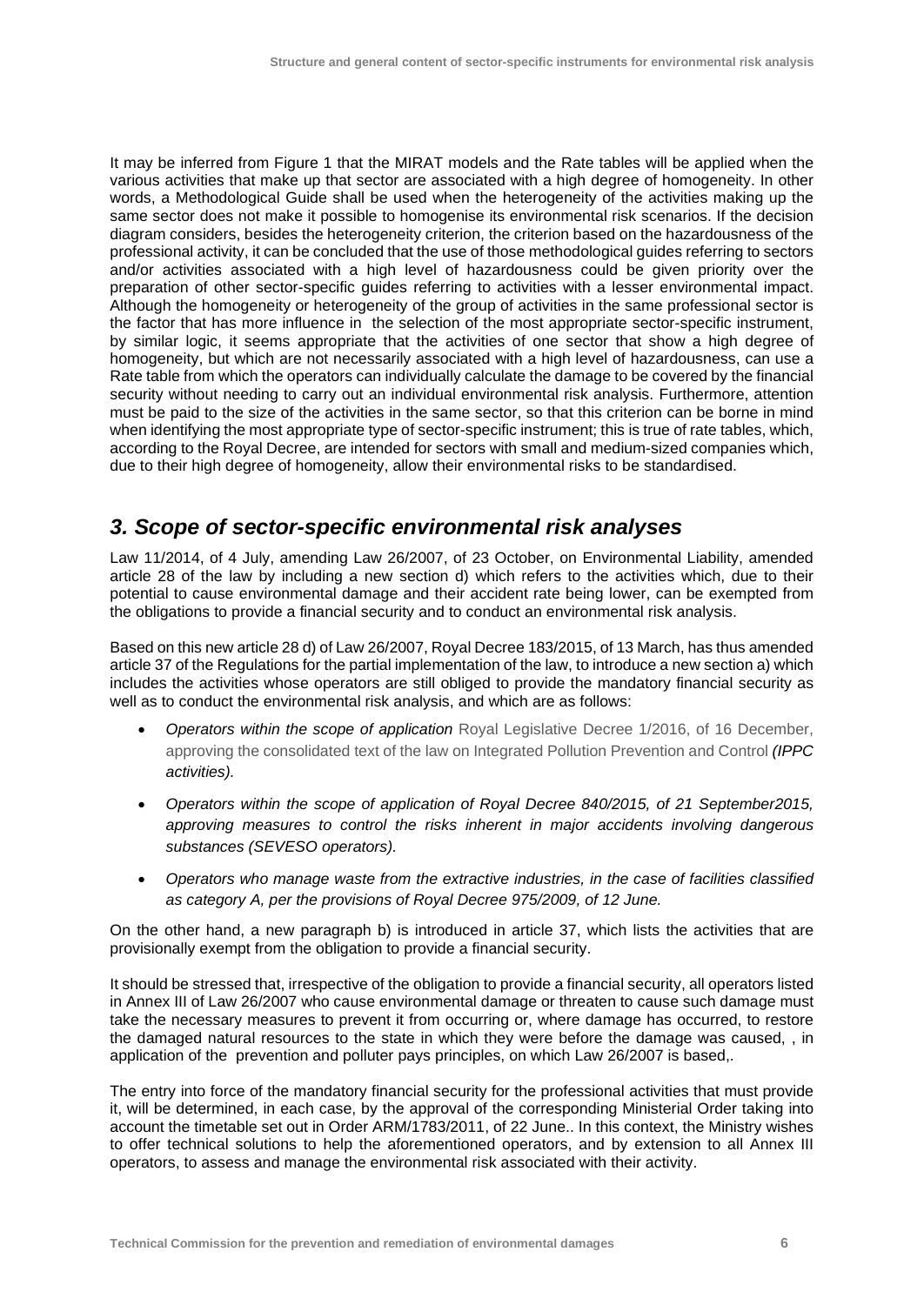The sector-specific instruments for environmental risk analysis are voluntary and are designed to make it easier for the operator individually to assess the risk in the later individual environmental risk analysis, which shall be used to determine the amount of any damage should be covered by the financial security for environmental liability.

As set out in the Regulation, in its current version, following the amendment made by Royal Decree 183/2015 of 13 March, the methodological sequence to be followed by the operator instrument when using the sector-specific instrument for risk analysis developed by the sector would be as follows<sup>1</sup>:

- 1) The operator must prove that his/her professional activity meets the technical requirements to use the relevant sector-specific instrument, which must have been approved by the Technical Commission for the Prevention and Remediation of Environmental Damage.
- 2) Carry out the individual environmental risk analysis, conducted by the operator or by a third party contracted by the operator, that can be based on the sector-specific instrument. The operator must identify the relevant accident scenarios in terms of environmental risk and estimate both the probability of the scenario's occurring and the environmental damage index (IDM) of each of these scenarios, following the steps set out in the new Annex III to the Regulation.
- 3) Calculate the risk associated with each accident scenario by multiplying the probability of the scenario's occurring by the IDM.
- 4) Select the reference scenario (from which the amount of the financial security amount shall be estimated) from the scenarios with the lowest IDM representing 95 percent of the total risk.
- 5) Quantify the amount of potentially affected resource associated with the previously selected reference scenario.
- 6) Monetise the damage associated with the reference accident scenario. To do this, the operator may use the "Environmental Liability Offer Model"<sup>2</sup> [d](http://www.magrama.gob.es/es/calidad-y-evaluacion-ambiental/temas/responsabilidad-mediambiental/modelo-de-oferta-de-responsabilidad-ambiental/)eveloped by the Ministry for the Ecological Transition and the Demographic Challenge, that is available to the public through its website: https://www.miteco.gob.es/es/calidad-y-evaluacion-ambiental/temas/responsabilidadmediambiental/modelo-de-oferta-de-responsabilidad-ambiental/

It is important to note that, in the case of the Rate Table, when the sector or subsector of activity, due to its characteristics, is eligible for this instrument and it has been approved by the Technical Commission for the Prevention and Remediation of Environmental Damage, the operator may estimate the amount of the mandatory financial security directly without needing to carry out an environmental risk analysis.

The following sections include some technical guidelines for selecting and developing sector-specific instruments for environmental risk analysis or rate tables.

<sup>1</sup> Operators whose sector had a favorable report on their sector-specific instrument for environmental risk analysis prior to the amendment of the Regulation for the partial implementation of Law 26/2007, of 23 October, or that use transitory provision of Royal Decree 183/2015 of 13 March, may carry out their individual environmental risk analyses based on the methodology set out in the original wording of article 33 of this regulation, passed by Royal Decree 2090/2008, of 22 December.

<sup>&</sup>lt;sup>2</sup> The Environmental Liability Offer Model (MORA) is an instrument for voluntary use that makes it possible to monetize the damage associated with a series of accident scenarios: spillage of chemical substances, extractions, spillage of inert materials, fires, biological damage, etc. To this end, and to assess the cost of remediation, initial information will be required regarding the place where the damage occurs, the agent that caused the damage, the quantity of resources that have been affected by the damage and the expected reversibility of the damage.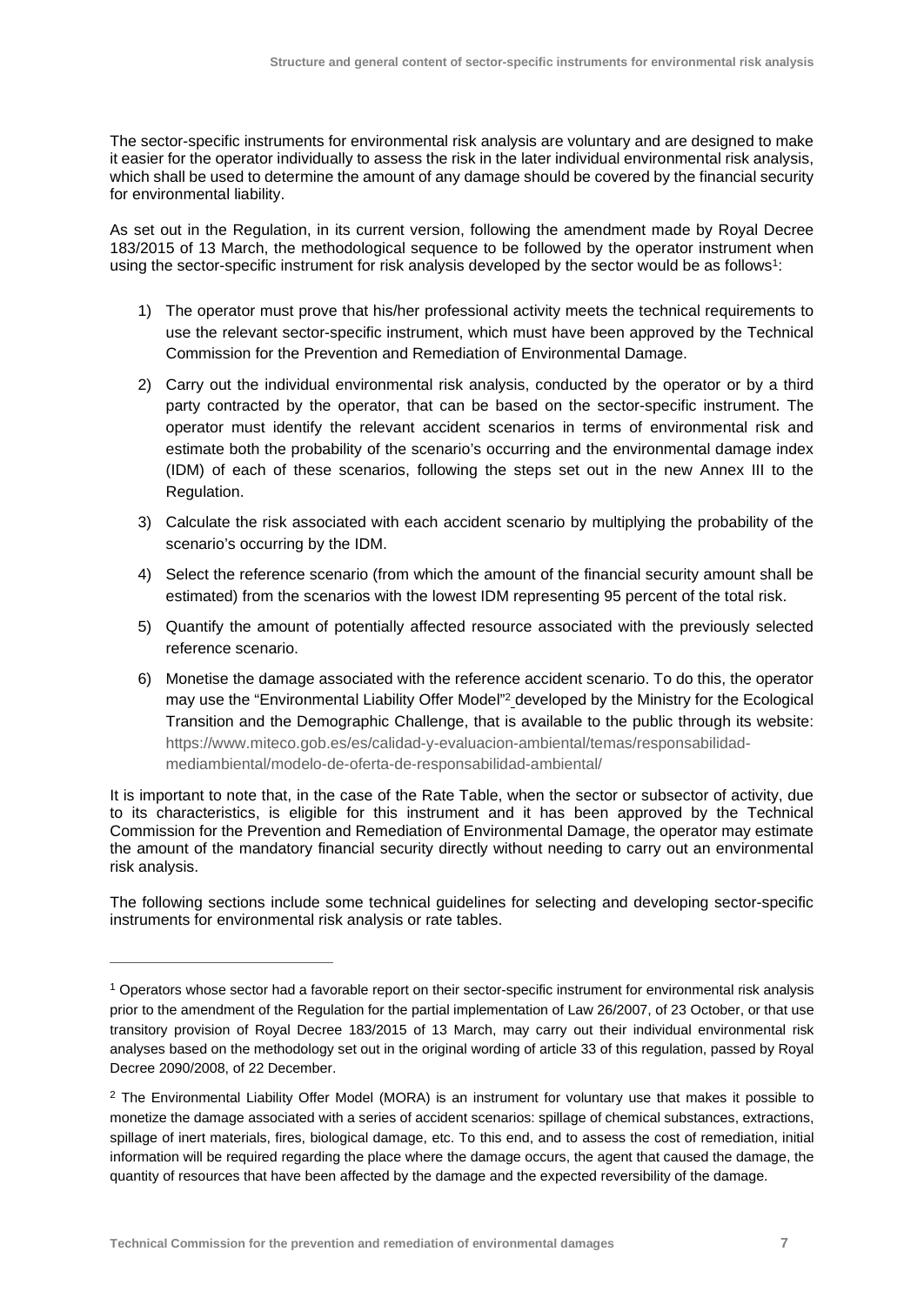### <span id="page-7-0"></span>**3.1 Model Environmental Risk Report Templates**

Model Environmental Risk Report Templates (MIRAT) are indicated for homogeneous sectors or groups of activity from the point of view of environmental risk which, in principle, are associated with greater hazardousness, given that this instrument does not exempt the operator from carrying out its individual risk analysis to assess the need to constitute a mandatory financial security.

The MIRATs must be able to identify all the relevant accident scenarios in a sector of activity, including all the accident types common to the activities and facilities of the sector found in the majority of the facilities. These MIRATs will therefore exclude "singular" risk scenarios, that is, those that are not representative at the sector level because they are found in a minority of activities or facilities. "Unique" scenarios that generate significant damage must nevertheless be borne in mind in the individual environmental risk analysis.



To conduct the sector-specific instrument and identify each of the relevant risk scenarios for the sector, the UNE 150.008 methodology, or another equivalent standard will be followed (see Figure 2).

The MIRATs must also include protocols that make it easier for the operator to carry out both the assessment of the significance associated with the accident scenarios that may arise from his/her professional activity, and to quantify the potentially affected resources associated with each type of damage or accident scenario inferred from the sector-specific risk analysis.

On the other hand, and for the purposes described in the previous paragraph, these protocols should help the operator to, if deemed necessary, use dispersion models of the corresponding agents causing the damage in the receiving media that could be affected so that these models may serve as a basis for estimating the quantity of potentially affected resources that are associated with the environmental damage of the reference scenario that is selected. The protocols for each type of accident scenario should be as simple as possible so as to standardise the quantification of the damage and make it easier for the operator to apply them.

### <span id="page-7-1"></span>**3.2 Methodological Guide**

The Methodological Guides (GM) are intended to homogenise and unify the content of the risk analyses to be conducted by the various sectors of activity with a high degree of heterogeneity in terms of environmental risk. These sector-specific instruments must contain the general guidelines to be followed to conduct the environmental risk analysis according to the type of facilities or activities in the sector, as besides the variables and factors to be borne in mind when undertaking this analysis.

The Methodological Guides may contain variable information depending on the sector concerning various different aspects, such as types of agents and recipients, dissemination models, estimation of risk, etc.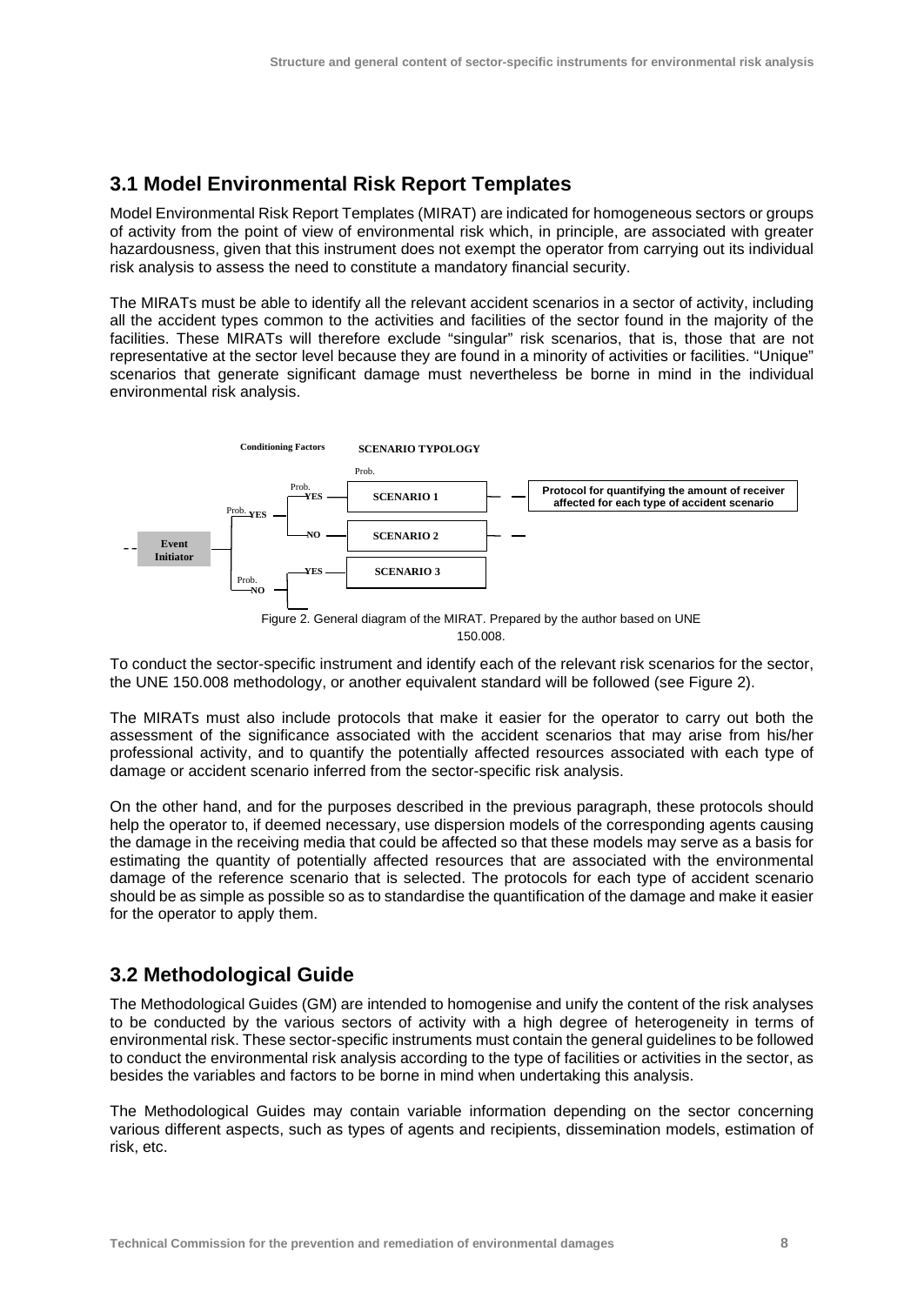### <span id="page-8-0"></span>**3.3 Rate Tables**

Rate tables (TB) are particularly suitable for small and medium-sized companies which, due to their high degree of homogeneity in terms of risk, make it possible to standardise their environmental risks. This is why the professional sectors that rely on a Rate Table to assess their environmental risk must have a common production profile and, therefore, a high degree of homogeneity in accident scenarios, with no "singular" scenarios or they must be isolated cases. When the operator has "singular scenarios" that are relevant at an individual level, these scenarios must also be born in mind at a particular level to set the amount of the financial security.

Rate Tables are mainly indicated for sectors whose activity is associated with a lower level of hazardousness; however, other sectors will be able to use a Rate Table as long as they can demonstrate that they have a high degree of homogeneity that makes it possible to standardise their environmental risks. In this regard, the homogeneity of the sector will be the most decisive decision-making criterion when selecting this type of instrument.

Developing a Rate Table requires identifying a relationship between the environmental risk and the primary remediation cost, which makes it possible to calculate the financial security without the need for a risk analysis to be conducted by the operator of the sector.



Figure 3. Conceptual diagram of the relationship between environmental risk and the cost of primary remediation, and an example of a Rate table. Prepared by the author.

The existence of a historical accident register with a considerable and sufficient number of records to be used in the standardisation of a sector's risk will be factor that will determine that this type of sectorspecific instrument will be used. To do this, it will be necessary to estimate the costs of the primary remediation associated with each accident, if that register does not have this information.

Where the Rate Table refers to an activity that is part of a production process of another, broader professional sector, that sector may use this Rate Table to assess the environmental risk relating exclusive to that activity.

## <span id="page-8-1"></span>*4. Aspects to consider in the environmental risk analysis*

This section includes a description of some of the most relevant variables that the operator must bear in mind on an individual basis to assess its environmental risk. To this end, it seems appropriate for the sector-specific instrument for environmental risk analysis to present information that is available at the sectoral level, which may be useful to the operator on an individual level.

The table set out in this section is intended to be indicative, not exhaustive, so as to specify some of the most decisive variables in quantifying the damage, assessing its significance and finding its monetary valuation at both the individual and the sectoral level. Therefore, the aspects that the "Environmental Liability Supply Model" demands of the analyst, , through its IT application, to proceed to calculate the costs of primary, compensatory and complementary remediation measures, as appropriate, have taken into account. Given the simplification exercise that a monetisation model inevitably entails at the national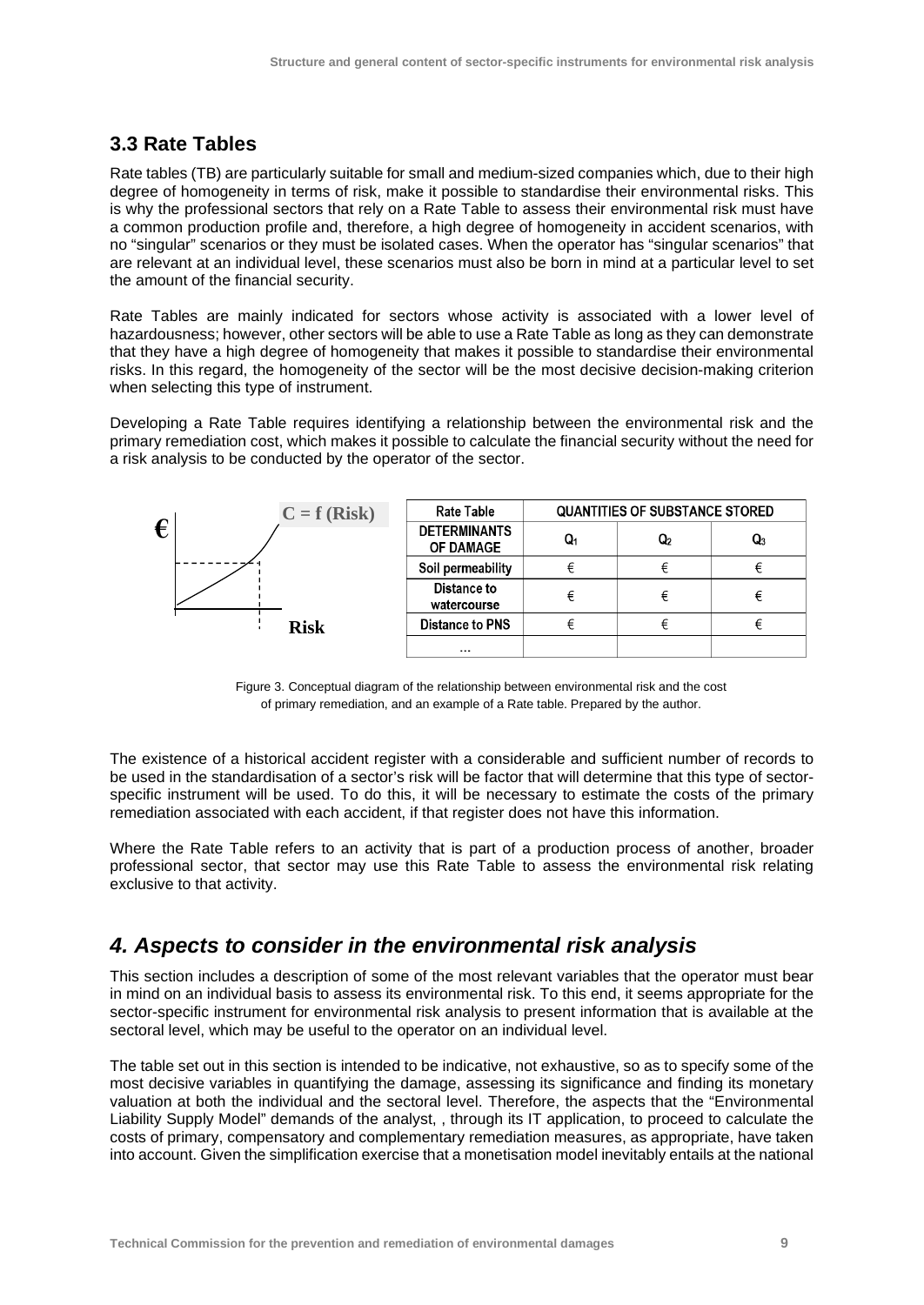level, the aspects necessary to apply it have been extended to include the variables expected to be most decisive when quantifying and assessing significance.

The sources of information shown in this table are indicative at the national level and may be expanded in each case, according to other, more specific information available at the regional level, and to the characteristics of the risks and damage being assessed.

|                          | <b>VARIABLES/CHARACTERISTICS</b>                                                             | <b>UNIT/TYPE</b>                                     | <b>SOURCES OF INFORMATION</b>                                                                                                 |
|--------------------------|----------------------------------------------------------------------------------------------|------------------------------------------------------|-------------------------------------------------------------------------------------------------------------------------------|
| Chemical agents          | Type of substance released                                                                   | Name                                                 | Databases of chemicals from official sources (e.g.<br>European Chemical Substances Information<br>System)                     |
|                          | Concentration of the released<br>substance in the receiving medium<br>(PEC)                  | mg subst./Kg soil mg<br>subst./Litres water          | <b>Technical Guidance Document on Risk</b><br>Assessment, Part 2. (EC)                                                        |
|                          | <b>Toxicity Thresholds:</b><br>Acute (LC50-EC50)<br>Chronic (NOEC-NOAEL)<br>Potential (PNEC) | mg subst./Kg of soil<br>mg subst./Litres of<br>water |                                                                                                                               |
|                          | Biodegradability                                                                             | Biodegradability                                     |                                                                                                                               |
|                          | Bioaccumulation                                                                              | Koc (Coefficient of<br>Organic Carbon)               | Databases of chemicals from official sources (e.g.<br>European Chemical Substances Information<br>System)                     |
|                          | Solubility                                                                                   | Kow (Octanol-Water<br><b>Partition Coefficient)</b>  |                                                                                                                               |
|                          | Quantity                                                                                     |                                                      | Quantity extracted or stored                                                                                                  |
|                          |                                                                                              | Tonnes                                               | Extraction or storage capacity                                                                                                |
|                          |                                                                                              |                                                      | Amount of soil that can be extracted Average<br>depth and density                                                             |
|                          |                                                                                              | m <sup>3</sup>                                       | Quantity extracted or stored                                                                                                  |
|                          |                                                                                              |                                                      | Extraction or storage capacity                                                                                                |
| Physical agents          |                                                                                              |                                                      | Quantity of water that can be abstracted Digital<br>Water Book (MAGRAMA)                                                      |
|                          |                                                                                              |                                                      | Hydrographic Confederations and Demarcations                                                                                  |
|                          |                                                                                              | Number of individuals                                | Threatened species present                                                                                                    |
|                          |                                                                                              |                                                      | National Inventory of Biodiversity (MAGRAMA)                                                                                  |
|                          |                                                                                              |                                                      | Existing population<br>Land Management Plans: PORN, PRUG and<br><b>PORF</b>                                                   |
| <b>Biological agents</b> | Type of biological agent                                                                     | Genetic modification                                 | Commission Regulation (EC) No 65/2004 on the<br>assignment of unique identifiers to GMOs                                      |
|                          | Level of confinement associated with<br>its handling                                         | Containment level                                    | Royal Decree 178/2004, on the contained use,<br>voluntary release and marketing of<br>GMO <sub>s</sub> .                      |
|                          | Area occupied by affected<br>individuals                                                     | has                                                  | Forestry Map of Spain 1:50.000. National Forest<br>Inventory (MAGRAMA)<br>National Biodiversity Inventory (Priority Habitats) |
|                          |                                                                                              |                                                      | (MAGRAMA)                                                                                                                     |
|                          | Individuals affected                                                                         | Number of individuals                                | National Biodiversity Inventory (species present)<br>(MAGRAMA)                                                                |
|                          |                                                                                              |                                                      | Land Management Plans: PORN, PRUG and<br><b>PORF</b>                                                                          |

Source: Prepared by the author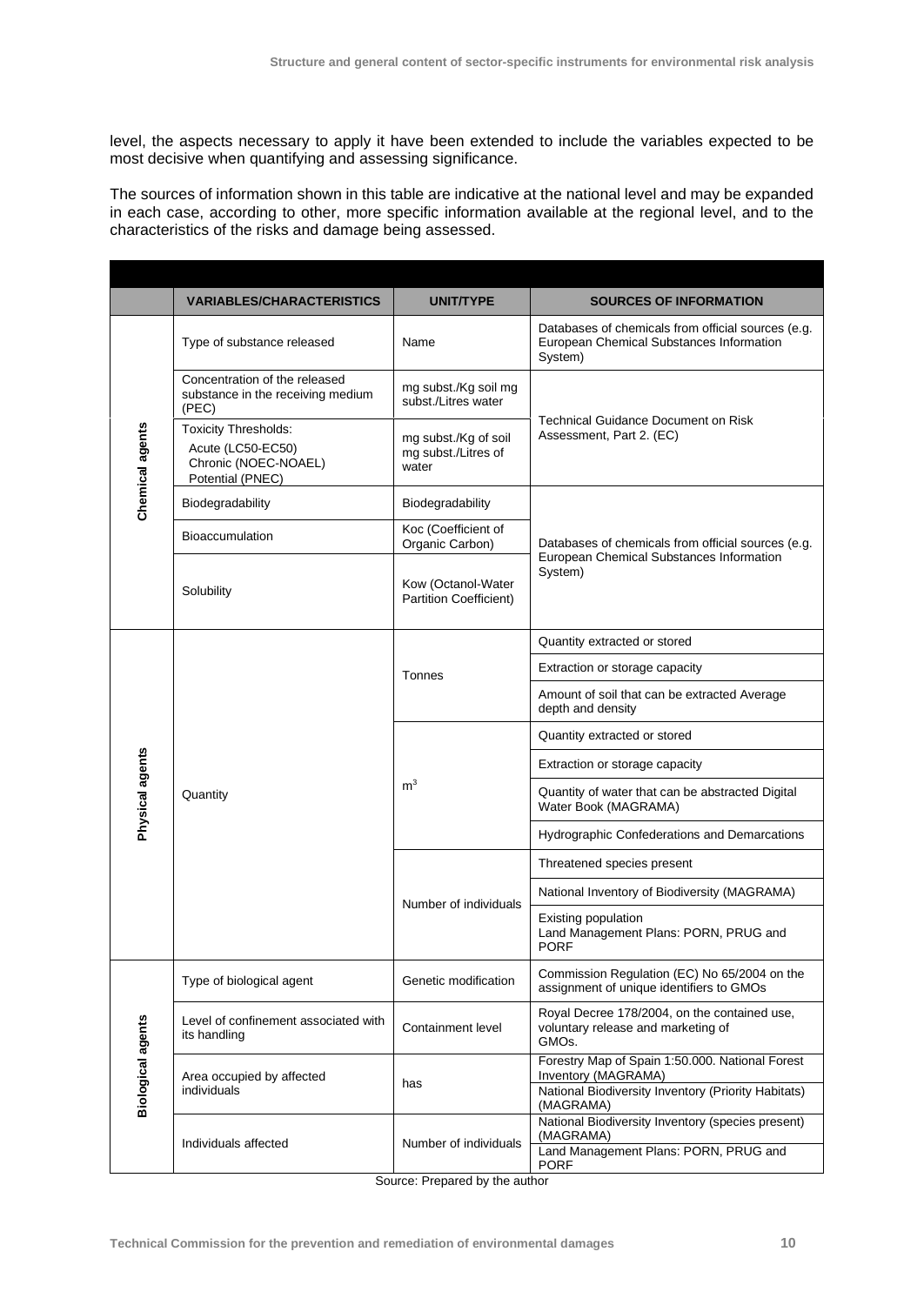|              | <b>VARIABLES/CHARACTERISTICS</b>                                                  | UNIT/TYPE                                           | <b>SOURCES OF INFORMATION</b>                                                                                                               |
|--------------|-----------------------------------------------------------------------------------|-----------------------------------------------------|---------------------------------------------------------------------------------------------------------------------------------------------|
| <b>Soil</b>  | Type of soil                                                                      | Soil                                                | Soil map, Geological maps (Magna Series. IGME)<br>Direct observation of the environment.                                                    |
|              | Permeability                                                                      | cm <sup>2</sup> , m <sup>2</sup> , millidarcys      | Permeability Map of Spain 1:200.000 (IGME)                                                                                                  |
|              | Risk of infiltration                                                              | Risk of infiltration                                | Permeability Map of Spain 1:200.000 (IGME)<br>Map of Aquifers (Digital Water Book, MAGRAMA)<br>Hydrographic Confederations and Demarcations |
|              | Hydraulic conductivity                                                            | cm/day                                              | Permeability Map of Spain 1:200.000 (IGME)<br>Specific bibliography                                                                         |
|              | Slope of the terrain                                                              | %                                                   | Digital Terrain Model (e.g. CSIC)                                                                                                           |
|              | Topography of the terrain                                                         | Topography                                          | Altitude map (e.g. CSIC)                                                                                                                    |
|              | Depth of water table                                                              | Piezometric level (m)                               |                                                                                                                                             |
|              | Type of surface or groundwater<br>body (river, lake, wetland, etc.)               | Name                                                |                                                                                                                                             |
|              | Geometry (channel width, depth,                                                   | metres                                              |                                                                                                                                             |
| Inland water | $etc.$ )<br>Flow rate                                                             | $m^3/s$                                             | Digital Water Book (MAGRAMA)<br>Hydrographic Confederations and Demarcations                                                                |
|              | Flow rate                                                                         | $Vol / T$ (m/s; cm/h;)                              |                                                                                                                                             |
|              | <b>Water Quality</b>                                                              | Quality standards,<br>etc.                          |                                                                                                                                             |
|              | Delimitation of coastal and marine<br>waters                                      | metres                                              | Coastal baseline                                                                                                                            |
| Sea water    | <b>Water Quality</b>                                                              | Environmental<br>quality standards,<br>etc.         | Quality of bathing water. Ministry of Health, Social<br>Services and Equality.                                                              |
|              | Depth of water table                                                              | Piezometric level (m)                               |                                                                                                                                             |
| Seashore and | Type of surface, ground or coastal<br>water body (coastal, delta, beach,<br>etc.) | Name                                                | Digital Water Book (MAGRAMA)<br>Hydrographic Confederations and Demarcations                                                                |
| estuaries    | Geometry (length, width and depth<br>of the watercourse, etc.)                    | metres                                              | Coastal baseline                                                                                                                            |
|              | <b>Water Quality</b>                                                              | Quality standards,<br>etc.                          | Bathing Water Quality (Ministry of Health, Social<br>Services and Equality)                                                                 |
|              | Wild species present                                                              | Presence/absence,<br>number of<br>individuals, etc. | National Biodiversity Inventory (MAGRAMA)                                                                                                   |
| Wild species | Age of tree species                                                               | Years                                               | Forestry Map of Spain 1:50.000. (MAGRAMA)                                                                                                   |
|              | Fraction of land area covered (trees<br>and shrubland)                            | $\%$                                                | Forestry Map of Spain 1:50.000. (MAGRAMA)                                                                                                   |
|              | Tree species density                                                              | ft/ha                                               | III and IV National Forestry Inventory (MAGRAMA)                                                                                            |
| Habitat      | Protected areas and Natura 2000<br>Network                                        | Presence/absence,<br>extent, etc.                   | Biodiversity Data Bank (MAGRAMA)                                                                                                            |

Source: Prepared by the author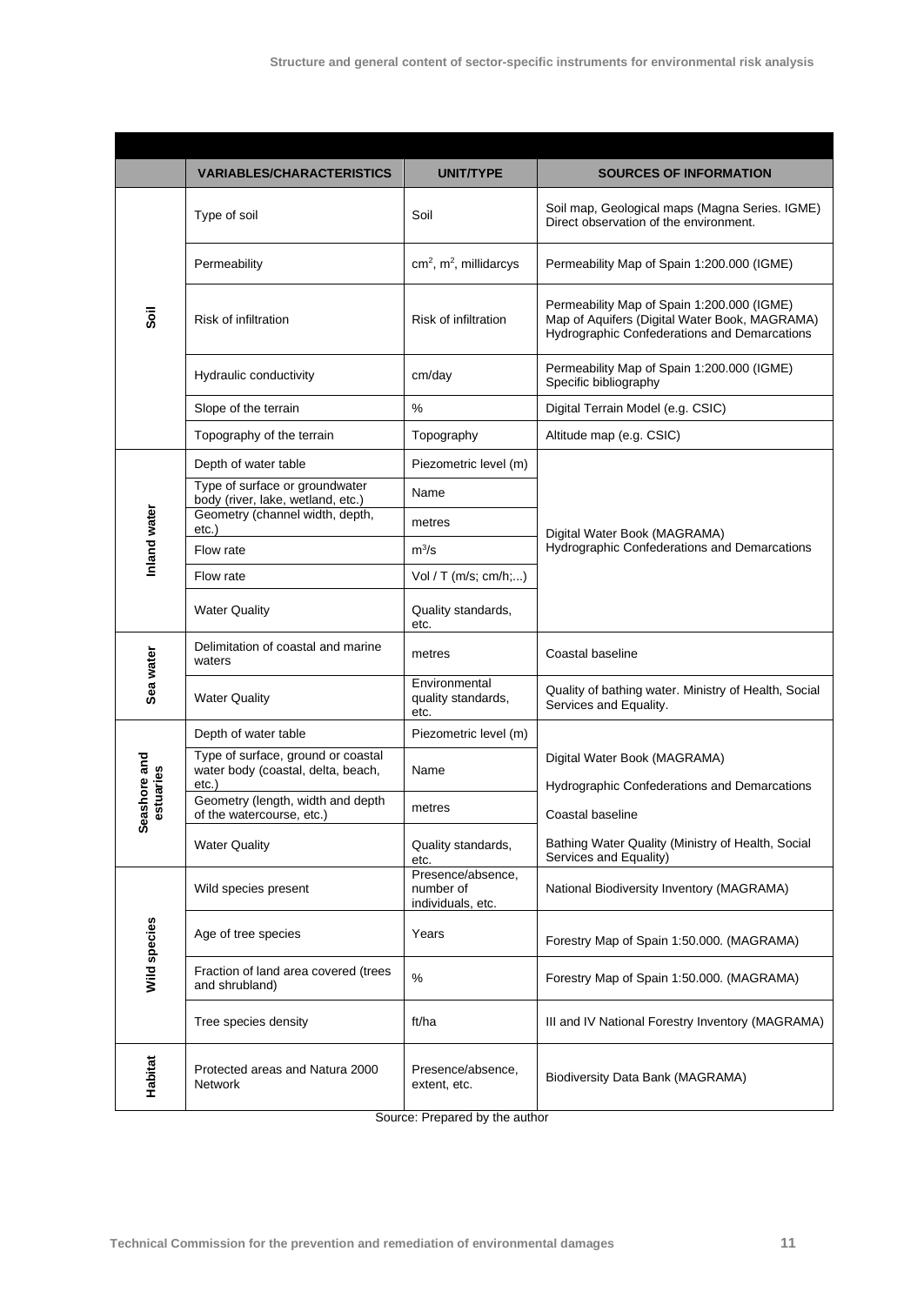|                              | <b>VARIABLES/CHARACTERISTICS</b>                                                       | UNIT/TYPE                                           | <b>SOURCES OF INFORMATION</b>                                                                                                                                                           |
|------------------------------|----------------------------------------------------------------------------------------|-----------------------------------------------------|-----------------------------------------------------------------------------------------------------------------------------------------------------------------------------------------|
| Pollution hotspots           | Coordinates                                                                            | <b>UTM</b>                                          | Geo-referenced orthophotos<br>Thematic mapping of roads and urban areas                                                                                                                 |
|                              | Type: submerged or surface<br>discharge, continuous or<br>discontinuous emission, etc. | <b>Contamination focus</b>                          | Facility-specific                                                                                                                                                                       |
|                              | Height of the emission fort                                                            | metres                                              | Facility-specific                                                                                                                                                                       |
| Meteorological data          | Pressure                                                                               | bars                                                | State Meteorological Agency                                                                                                                                                             |
|                              | Ambient and soil temperature                                                           | °C                                                  | State Meteorological Agency<br>Infiltration Precipitation Simulation Model (SIMPA,<br>MAGRAMA)<br>Specific reference literature that related soil<br>temperature to ambient temperature |
|                              | Precipitation                                                                          | mm                                                  | State Meteorological Agency<br>Infiltration Precipitation Simulation Model (SIMPA,<br>MAGRAMA)                                                                                          |
|                              | Humidity                                                                               | %                                                   | State Meteorological Agency                                                                                                                                                             |
|                              | Wind speed and direction                                                               | Km/h                                                | State Meteorological Agency<br>National Atlas of Spain (IGN)                                                                                                                            |
|                              | Evapotranspiration                                                                     | mm                                                  | Infiltration Precipitation Simulation Model (SIMPA,<br>MAGRAMA)                                                                                                                         |
| on of the<br>site<br>Locatio | Coordinates                                                                            | <b>UTM</b>                                          | Geo-referenced orthophotos<br>Thematic mapping of roads and urban areas                                                                                                                 |
|                              | Biodegradability of the causative<br>agent of the damage                               | Biodegradability                                    | Databases of chemicals from official sources (e.g.<br>European Chemical Substances Information<br>System)                                                                               |
| Reversibility of damage      | Solubility of the damaging agent                                                       | Kow (Octanol-Water<br><b>Partition Coefficient)</b> |                                                                                                                                                                                         |
|                              | Sensitivity or vulnerability of the<br>receiving environment                           | Sensitivity or<br>vulnerability                     | Biodiversity Data Bank. MAGRAMA (Protected<br>Natural Spaces: Natura 2000 Network, Priority<br>Habitats, etc.).                                                                         |

Source: Prepared by the author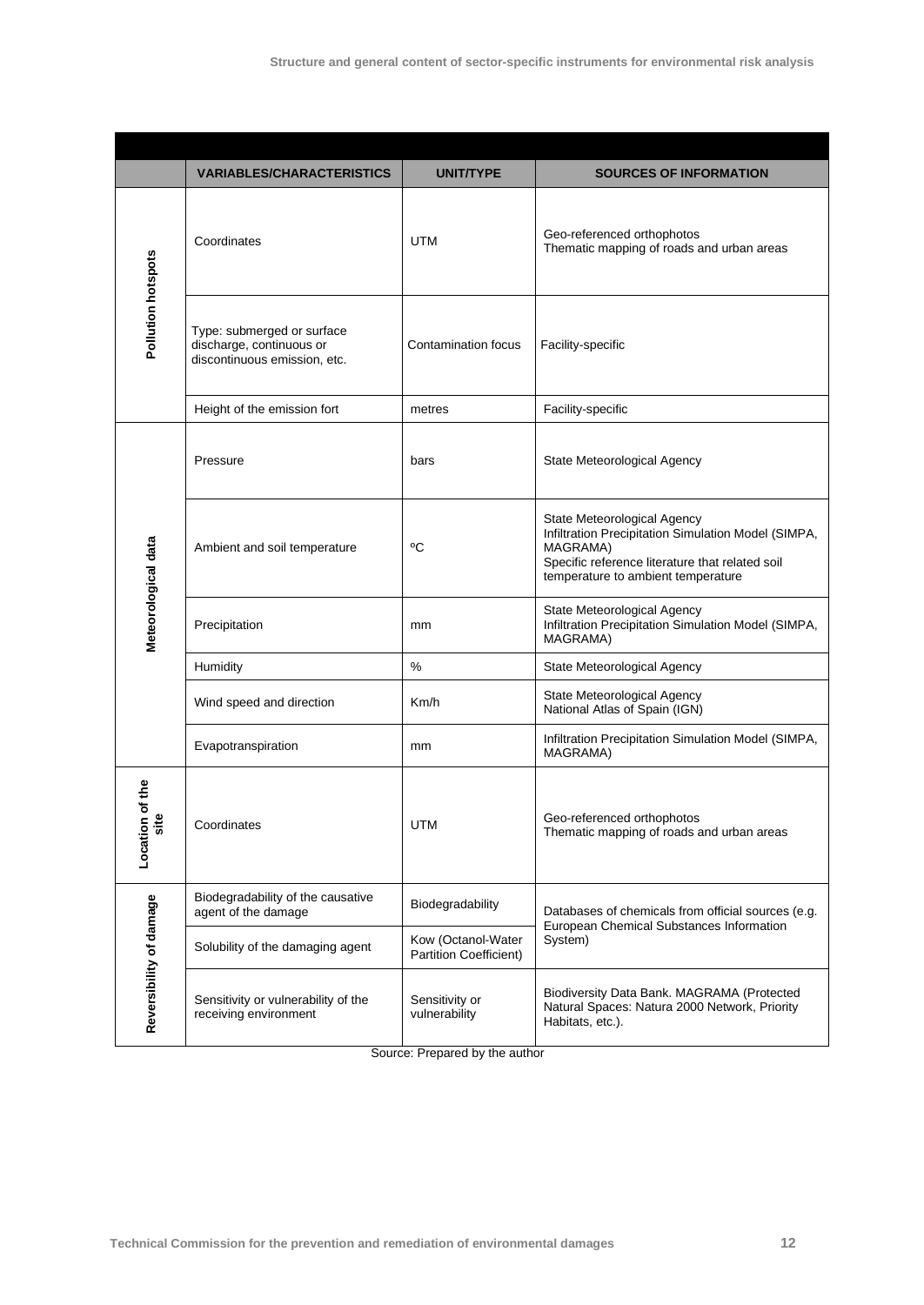# <span id="page-12-0"></span>*5. Critical points*

To avoid possible divergences that may arise in the analysis of environmental risk at activity level, it is recommended to adopt the following guidelines at sector level for helping to standardise the work to be conducted subsequently by each operator:

- Common information sources for the sector.
- Describe the production profile of the sector. Determine the homogeneity and complexity of the production processes and identify common and unique processes.

A "singular scenario" is understood to be one that is not representative of the sector due to being present in a minority of facilities.

- Describe the damage-causing agents involved in the sector of activity and compilation of their physical-chemical properties.
- Proposal to use a specific method in each of the following tasks:
	- *Identify relevant accident scenarios in terms of the potential environmental damage*. It includes proposing a series of guidelines for excluding unique scenarios.
	- *Assign the probability associated with each accident scenario*. The most appropriate method for conducting this task (quantitative or semi-quantitative analysis) shall be specified.
	- **Estimate the environmental consequences of accident scenarios relevant to the sector** *according to the agent causing the damage and the resource that may be affected*.
- Quantification protocols or guidelines to estimate the quantity of resource affected for each type of accident scenario. To this end, the basic condition of the natural resources potentially affected at the time the hypothetical accident takes place shall be borne in mind. The analyst shall ensure that the protocols and dispersion models proposed, if any, shall be related to the information available.
- \* Proposal for measures to prevent and avoid environmental damage.
- Recommendations to monetise the damage associated with each accident scenario.
- Use of templates to make it easier and quicker for the operator to use the sector-specific instrument for environmental risk analysis in each particular context.
- Guidelines for giving feedback and updating the sector-specific instrument in light given the experience acquired in the area with the risk assessment according to activity or operator.
- Practical exercise aimed at an activity to illustrate the performance of the environmental risk analysis at the individual level and calculating the amount of the financial security.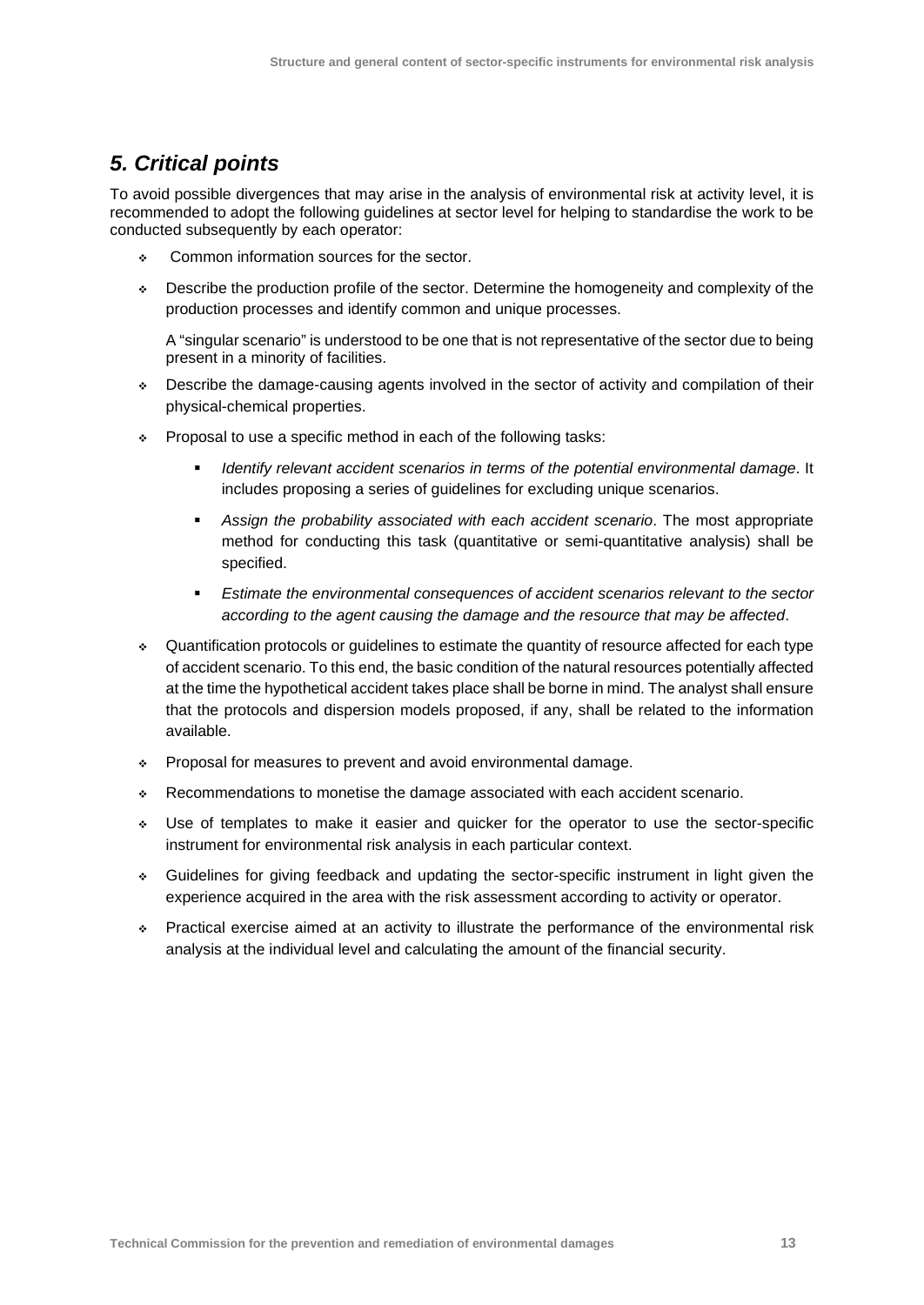# <span id="page-13-0"></span>*Appendix I. Structure and general content of the MIRATs*

### I. PURPOSE AND SCOPE OF THE REPORT

Describe the activity and sub-activities encompassed by the professional sector to which the sectorspecific instrument is to be applied. To indicate, where appropriate:

- Phases of activity for which the report shall be made (operation, use, design, construction, etc.).
- Exclusions of activities not included in the report

#### IL TEAM RESPONSIBLE FOR THE STUDY

Identify the technical managers of the study, including their position, training and functions.

#### III. RATIONALE FOR THE SECTOR-SPECIFIC INSTRUMENT SELECTED

A reasoned statement of the suitability of the instrument selected for the professional sector under study.

#### IV. DESCRIPTION OF THE ACTIVITY

- a. Techniques, process lines, facilities, units or parts of the sector under study.
- b. Describe the environmental profile of the sector

#### V. DESCRIPTION OF THE TERRITORIAL CONTEXT OF THE SECTOR

This will address the aspects of the physical environment (biotic and abiotic) that are most frequent in the sector's facilities. This section will help to identify sources of information, as well as to provide practical guidelines, which will subsequently facilitate the description of the territorial context to be conducted by the operator in the environmental risk analysis to be conducted for his activity at an individual level.

The aspects the operator will have to address at an individual level to characterise its territorial context will depend on each case; however, some of the commonest variables are: the geographical site and location, the geological framework (situation, lithology, hydrogeological and geomorphological characteristics), the type and characteristics of water bodies, flora and fauna, protected habitats, landscape, etc.

#### VI. BRIEF IDENTIFICATION OF THE MAIN LEGAL PROVISIONS

Legal provisions affecting the sector's facilities and that may influence the characterisation of environmental risks, with special emphasis on the operating limits set by the mandatory permits.

#### VII. METHODOLOGY USED FOR RISK ANALYSIS

Describes the methodology followed to identify accident scenarios. The analyst shall use the methods set out in standard UNE 150.008 or other equivalent standards.

#### VIII. IDENTIFICATION OF RELEVANT ACCIDENT SCENARIOS IN THE SECTOR

a. Identify causes and hazards.

The relevant and most common risk sources to the facilities belonging to the sector being studied will be determined; they shall mainly be related to, among other things, the quantities and types of substances involved, the sources of pollution, production processes, storage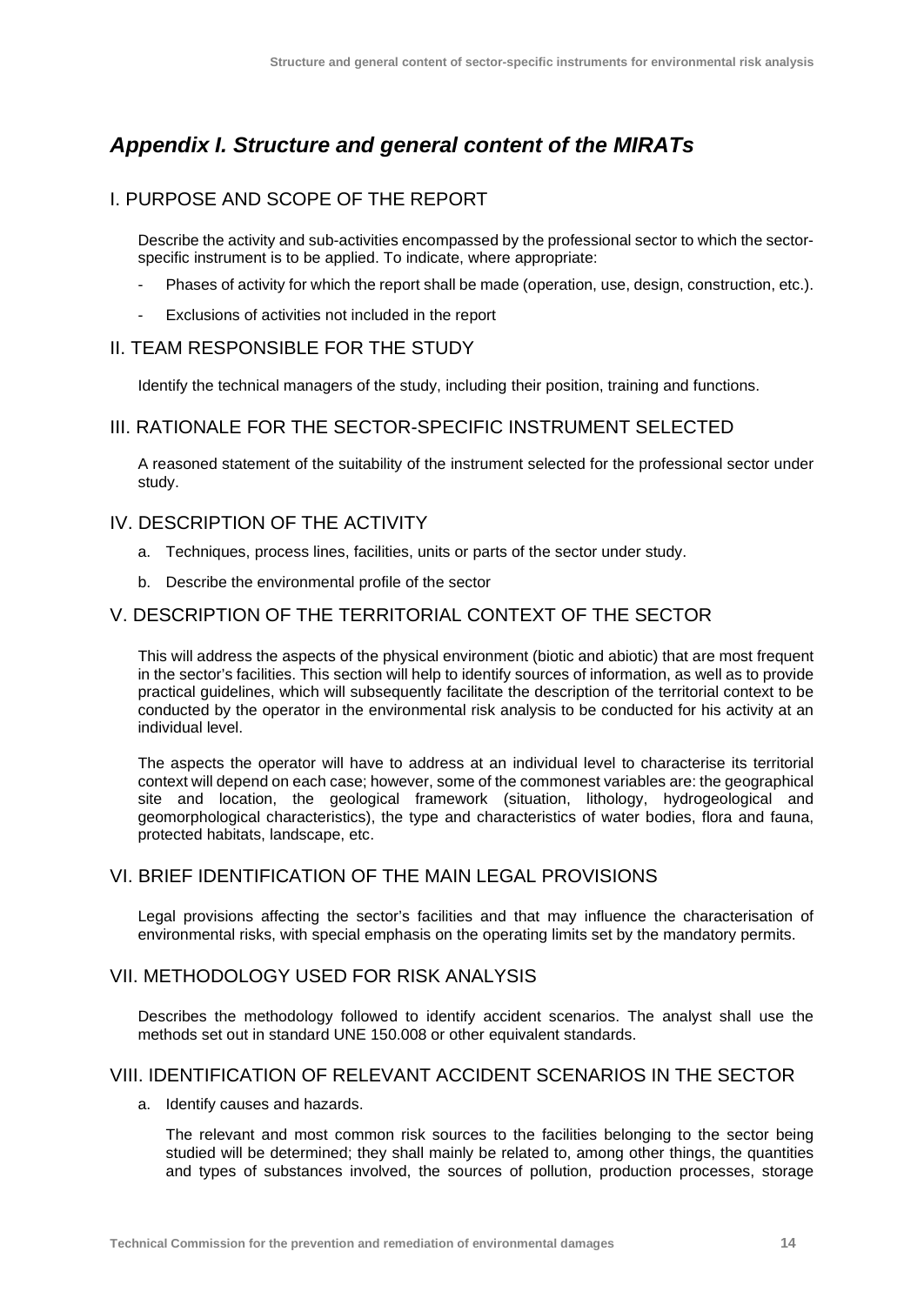conditions and activities, the energy sources used, waste management, environmental elements, organisational and individual human factors and auxiliary processes and activities.

b. Identify initiating events.

Once the sources of risk have been identified, the relevant and most common initiating events at the facilities belonging to the sector being studied are identified.

Initiating events are physical events, identified by a causal analysis, which can generate an incident or accident depending on how they evolve in space and time.

It is possible that identifying the initiating event is prior to identifying its causes, since it may be a very common and well-known event. Therefore, other sources of information may be used to identify the initiating events, such as bibliographic sources, statistical analyses, accident records, consultation with experts, etc.

c. Determination of the types of relevant accident scenarios in the sector according to the agent causing the damage and/or the receiving environment affected.

The relevant accident scenarios of the sector being studies that are derived from the identified initiating events will be determined. A relevant scenario will be taken to be one that is common to most of the activities in a given sector.

To determine the accident scenarios, the possible influences each initiating event, the possible receptor that could be affected and the contaminant paths will be borne in mind. To this end, special consideration should be given to environmental factors, especially those of the physical environment (biotic and abiotic) that may influence the environmental risk. Any event occurring after the initiating event of an environmental accident may be a factor that changes the consequences of the accident scenario.

d. Set out protocols for assigning the probability associated with accident scenarios.

The protocols should guide the operators in the sector when estimating the probability of the accident scenarios' occurring at their facility. This probability shall be a combination of the probability of occurrence of the initiating event for each scenario and o the probabilities of the various conditioning factors' occurring. The result of this probability shall be expressed in quantitative or semi-quantitative terms, and different criteria may be used for this purpose, such as accident databases, historical data on the activity, bibliography, expert consultation, information from manufacturers and suppliers, etc.

e. Guidance on prevention and avoidance measures that may be adopted by operators in the sector for each type of accident scenario.

#### IX. PROTOCOLS FOR QUANTIFYING AND ASSESSING THE SIGNIFICANCE OF ACCIDENT SCENARIOS <sup>3</sup>

a. Estimation of the severity of environmental consequences using the Environmental Damage Index (IDM).

The IDM calculated for each accident scenario estimates d the severity of the environmental consequences set out in standard UNE 150.008 for environmental risk analysis (the higher the IDM value, the greater the consequences initially foreseen).

This analysis will help the operator:

<sup>&</sup>lt;sup>3</sup> Operators whose sector had a favorable report on their sector-specific instrument for environmental risk analysis prior to the amendment of the Regulation for the partial implementation of Law 26/2007, of 23 October, or who have availed themselves of the provisions of the sole transitory provision of Royal Decree 183/2015 of 13 March, may carry out their individual environmental risk analyses based on the methodology set out in the original wording of article 33 of this regulation, approved by Royal Decree 2090/2008, of 22 December.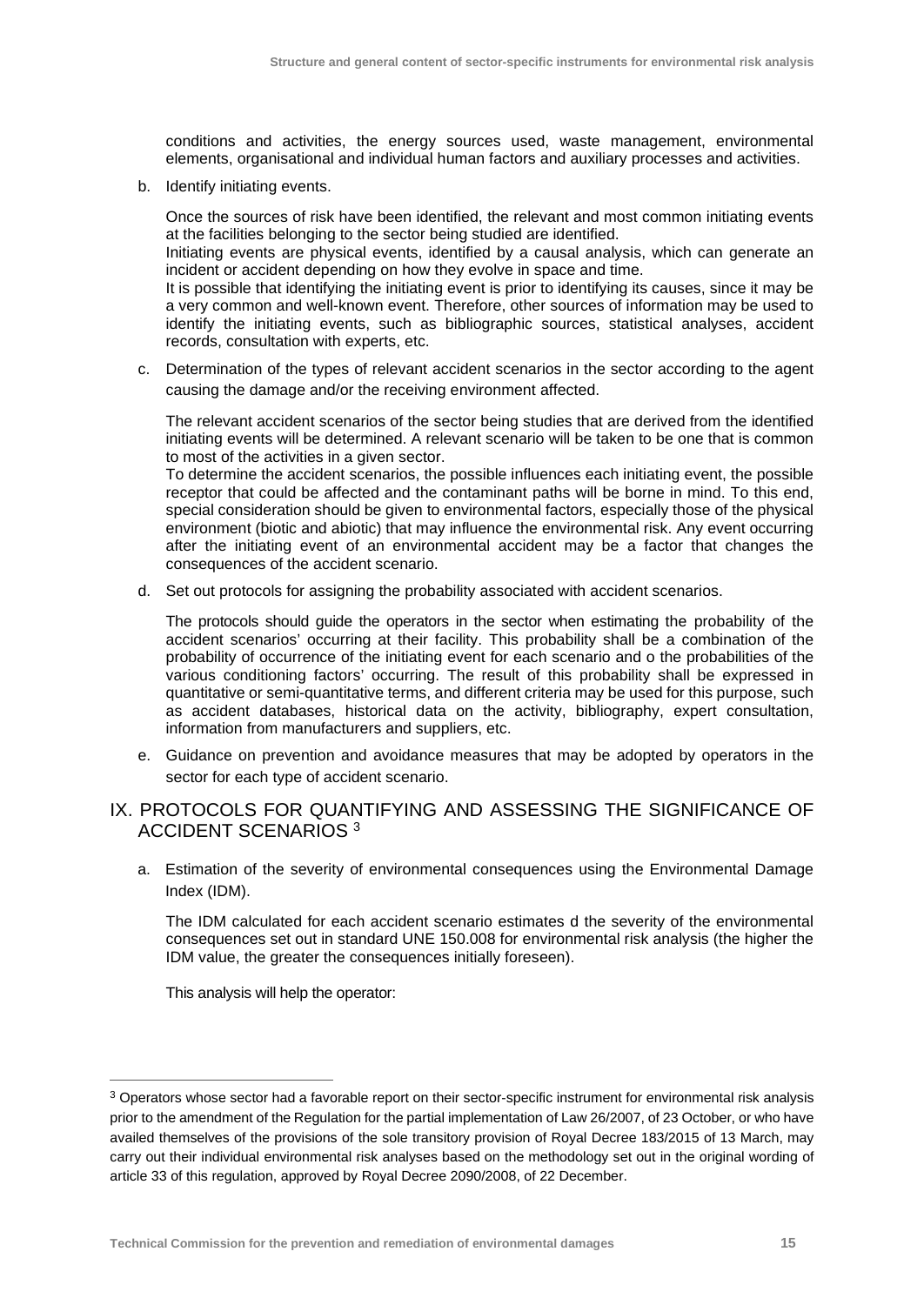- To select the reference scenario to calculate the amount of the financial security that should be provided. To calculate this amount, it will be necessary to quantify and monetise the reference scenario obtained.
- To manage his/her environmental risk, identifying the actions to be taken to minimise risks according to the severity of their consequences and their likelihood.

The risk associated with each accident scenario will be the result of multiplying the probability the scenario's occurring by the resulting value of the Environmental Damage Index (IDM).

b. Definition of protocols to quantify the damage related to each type of accident scenario and to evaluate its significance.

This section will establish the procedure the operator may use in its individual environmental risk analysis to quantify the environmental damage of the reference scenario selected to estimate the amount of the financial security in a particular context. The technical criteria for determining the environmental damage set out in Chapter II, Section 1 of the Regulations for the partial implementation of Law 26/2007, of 23 October, shall be borne in mind.

The protocols should guide operators, on the one hand, to determine the extent, intensity and duration of the damage in each risk scenario associated with their activity, and on the other hand, to identify significant accident scenarios. These protocols should pay special attention to the method the operator will use to determine the amount of potentially affected natural resource, since this amount will be, along with the type of agent causing the damage, the characteristic that will most influence the choice of the most appropriate primary remediation technique and, therefore, the amount of the financial security that is determined by the cost of such remediation of the reference scenario.

If it is considered necessary to use dispersion models to estimate the amount of potentially damaged resources associated with the types of accident scenarios to which the group of professional activities in the sector could cause. Therefore, a proposal shall be made regarding the most appropriate models. Where possible, simpler alternative solutions or formulae may be proposed for making t possible to obtain a reliable order of magnitude of the amount of potentially affected natural resources.

Regarding the determination of the significance of the damage, the MIRAT will provide specific criteria to estimate it. Thus, it is advisable that the sector-specific instrument should provide guidance to operators in the sector on how to proceed in the event of uncertainty when determining the significance associated with one or more accident scenarios; a commonly accepted solution is to adopt a conservative criterion, that is, if in doubt, to consider it/them significant, according to the "precautionary principle".

Once the protocols for quantifying and assessing the significance of potential damage have been set out, a single procedure for assessing the environmental damage associated with the accidental reference scenario finally selected by operators will be recommended at the sector level. According to article 33.2 of the Regulation, the value of the environmental damage associated with this accidental reference scenario shall be equal to the cost of the primary remediation project. In making this valuation, the operator may make use of the "Environmental Liability Offer Model (MORA)."

#### X. GUIDELINES FOR ENVIRONMENTAL RISK MANAGEMENT

Proposal for management measures that may be adopted by operators on an individual basis. Among the contents this section may include are: implementing improvements to the facilities and operations, designing an environmental monitoring system and the drafting of a contingency plan.

#### XI. CRITICAL POINTS

Foreseen divergences that might arise in conducting the environmental risk analysis at the operator level and propose solutions to be adopted.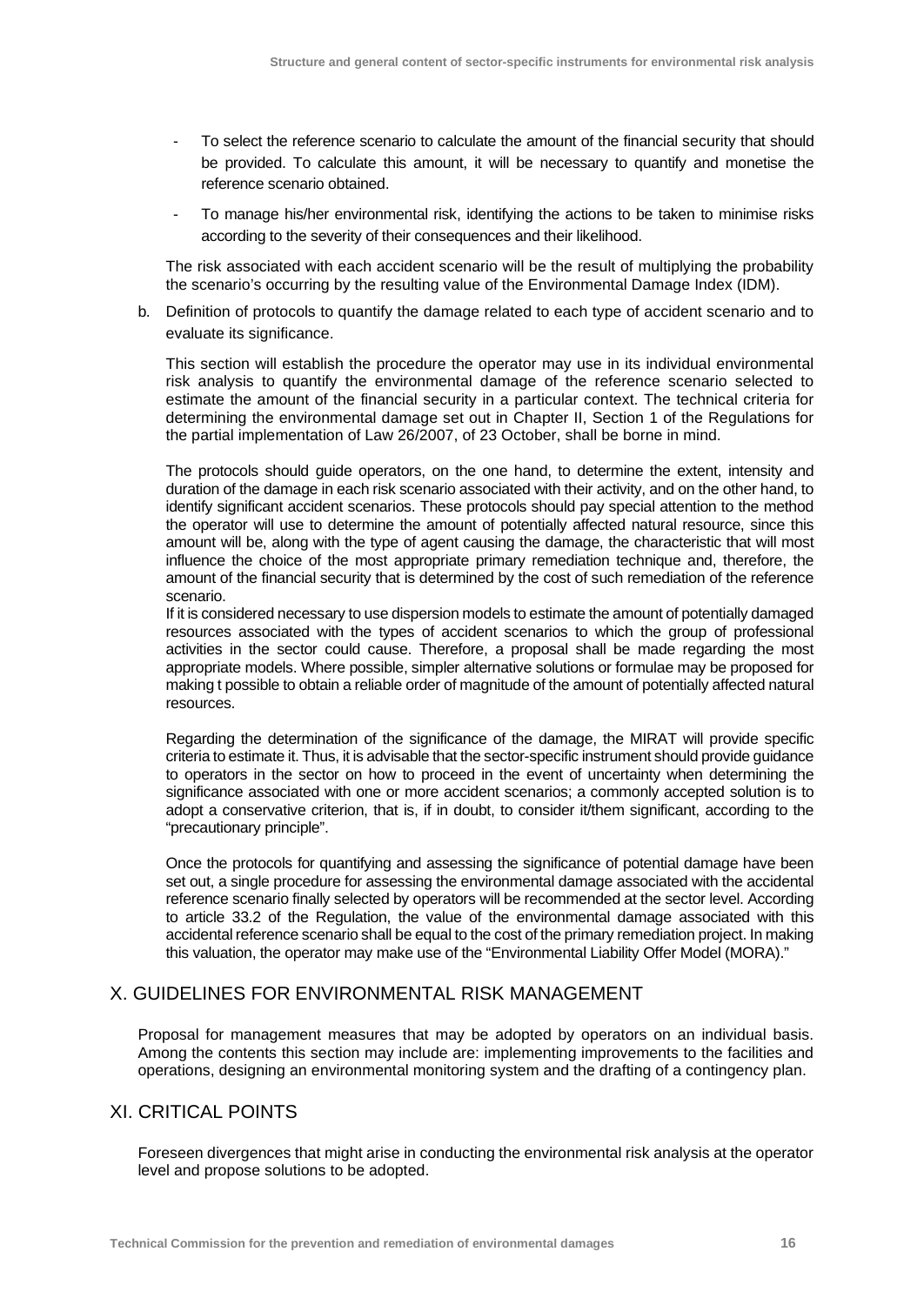#### XII. PLAN FOR REVIEWING AND UPDATING THE SECTOR-SPECIFIC INSTRUMENT FOR RISK ANALYSIS

This section will be accompanied by a protocol for updating data that will allow the sector-specific instrument for environmental risk analysis to be further developed and fine-tuned, as professional operators in the sector gain practical experience in analysing the environmental risk of their respective facilities.

#### XIII. PRACTICAL EXERCISE: DETERMINING THE FINANCIAL SECURITY FOR A SPECIFIC ACTIVITY THAT IS REPRESENTATIVE OF THE SECTOR<sup>4</sup>

- a. Describe the activity and characterise the environment where it takes place.
- b. Identify relevant accident scenarios, taking into account aspects such as the type of operation, the agent causing the damage, the prevention and/or avoidance measures adopted, and the receiving environment affected.
- c. Estimate the probability associated with each scenario.
- d. Calculate the environmental damage index (IDM) for each accident scenario.
- e. Estimate the risk associated with each accident scenario arrived at by multiplying the probability of its occurring and the IDM value of each scenario.
- f. Selection of the accidental reference scenario following the steps set out in article 33 of the Regulation.
- g. Determine and quantify the damage associated with the reference accident scenario.
- h. Monetise the damage associated with the accidental reference scenario. At this stage the analyst may use the "Environmental Liability Offer Model (MORA)."
- i. Assess the need to provide, where appropriate, a financial security for that activity. The amount of the financial security shall be set out as the primary remediation value or cost associated with the environmental damage of the reference scenario. Prevention and avoidance costs, as provided for in article 33.3 of the Regulation, shall be added to this amount.
- j. Possibility of assessing the tolerability of the environmental risk based on the probability and severity of the environmental consequences associated with each accident scenario.
- k. Option to include a sensitivity analysis to assess the effects that the variation of the input parameters has on the calculation of the amount of financial security.

<sup>&</sup>lt;sup>4</sup> Operators whose sector had a favorable report on their sector-specific instrument for environmental risk analysis prior to the amendment of the Regulation for the partial implementation of Law 26/2007, of 23 October, or who have availed themselves of the provisions of the sole transitory provision of Royal Decree 183/2015 of 13 March, may carry out their individual environmental risk analyses based on the methodology set out in the original wording of article 33 of this regulation, passed by Royal Decree 2090/2008, of 22 December.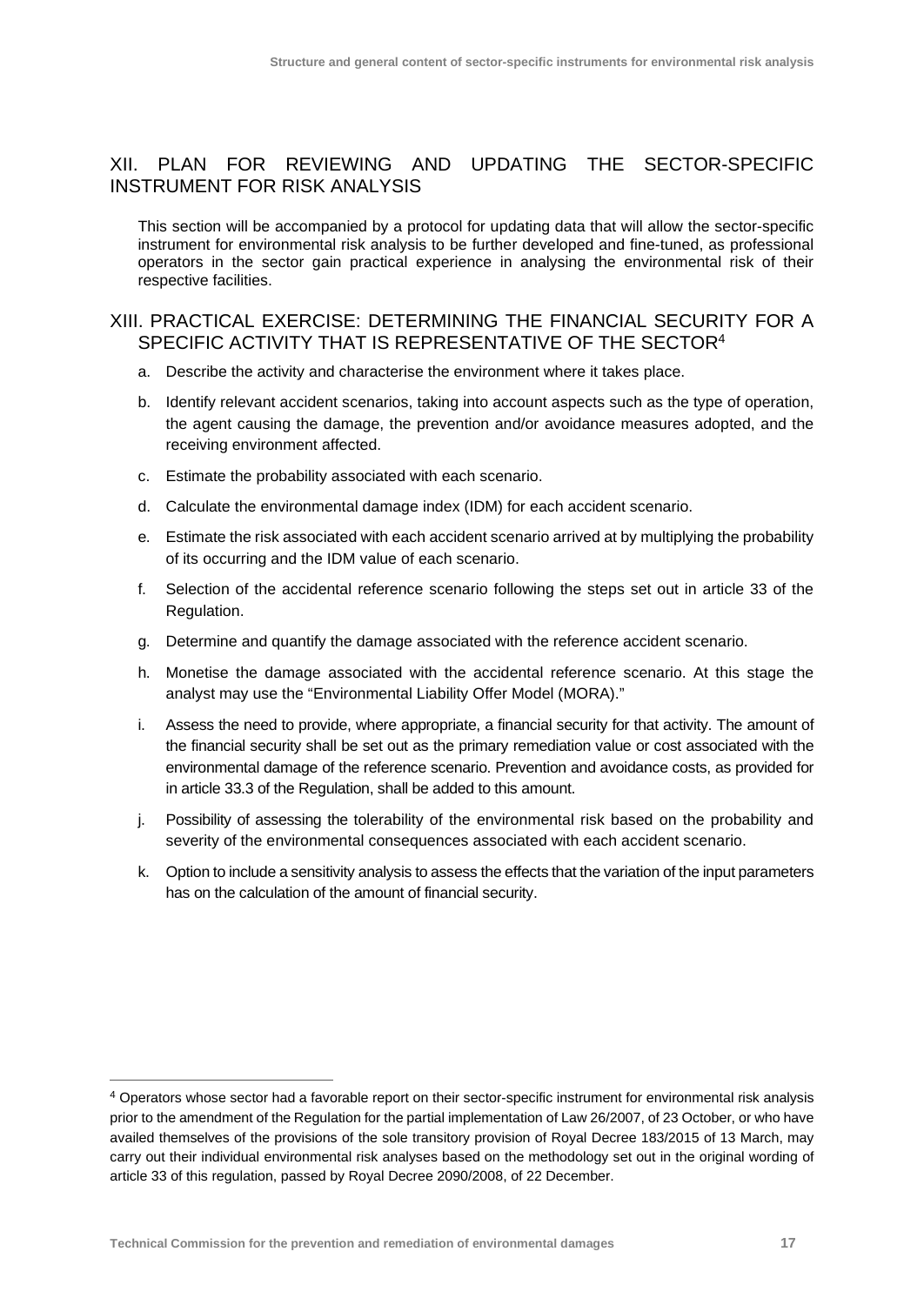# <span id="page-17-0"></span>*Appendix II. Structure and general content of the Methodological Guides*

#### I. PURPOSE AND SCOPE

Define the activity and sub-activities covered by the professional sector to which the sector-specific instrument is to be applied.

#### IL TEAM RESPONSIBLE FOR THE STUDY

Identify the technical managers of the study, including their position, training and functions.

#### III. RATIONALE FOR THE SELECTED SECTOR-SPECIFIC INSTRUMENT

Justified statement of the suitability of the instrument selected for the professional sector under study.

#### IV. GENERAL DESCRIPTION

- a. Diversity of activities and facilities, process lines, units or parts of the sector being studies.
- b. Variability of agents that may cause damages and receptors that, where appropriate, could be affected.

#### V. IDENTIFICATION OF VARIABLES AND RISK DETERMINANTS

The variables that are decisive in assessing environmental risk at the sectoral level should be specified. These variables will vary depending upon the nature of the risks of each sector or activity.

#### VI. GUIDELINES TO BE FOLLOWED TO CONDUCT THE ENVIRONMENTAL RISK ANALYSIS DEPENDNG UPON THE ACTIVITIES AND FACILITIES OF THE SECTOR IN RELATION TO THE AFFECTED RECEIVING ENVIRONMENT

#### VII. GUIDELINES FOR ENVIRONMENTAL RISK MANAGEMENT

Proposal of management measures that may be adopted by operators on an individual basis. Among the contents this section may include are: implementing improvements to the facilities and operations, designing an environmental monitoring system and the drafting of a contingency plan.

#### VIII. PLAN FOR REVISING AND UPDATING THE SECTOR ANALYSIS INSTRUMENT

This section will be accompanied by a protocol for updating data that will allow the sector-specific instrument for environmental risk analysis to be further developed and fine-tuned, as professional operators in the sector gain practical experience in analysing the environmental risk of their respective facilities.

Note: Although the practical exercise is not mandatory in a Methodological Guide, its development makes it easier for operators in the sector to apply this instrument to their facilities, and it is therefore recommended to draft it.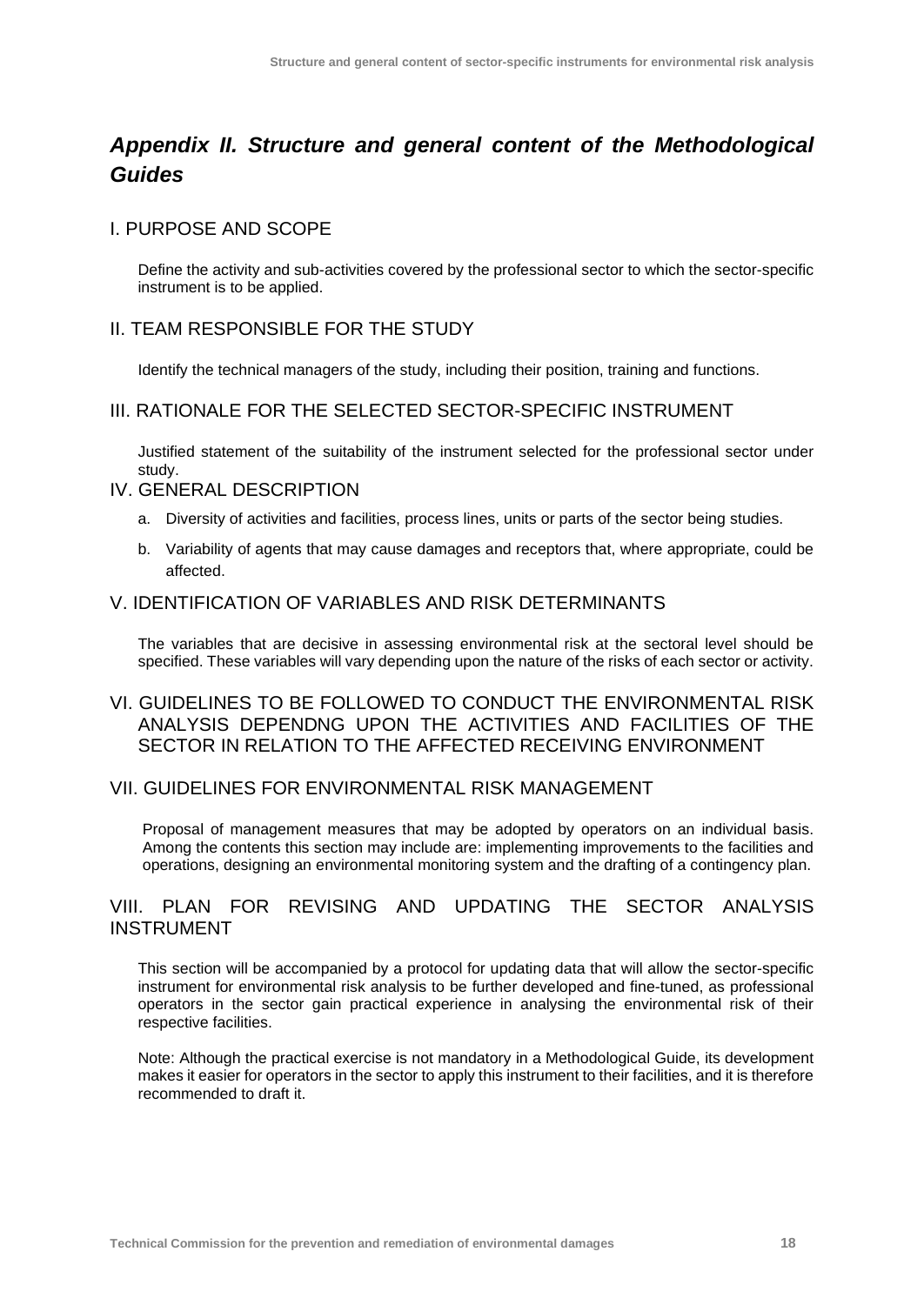# <span id="page-18-0"></span>*Appendix III. Structure and General Content of the Rate Tables*

#### I. PURPOSE AND SCOPE

Define the activity and sub-activities covered by the professional sector on which the sector-specific instrument is to be applied. Indicate, where appropriate:

- Phases of activity for which the report will be drafted (operation, exploitation, design, construction, etc.).
- Indication of exclusions for not belonging to the activity within the Rate Table.

#### II. TEAM RESPONSIBLE FOR THE STUDY

Identification of the technical managers of the study, with their position, training and functions.

### III. RATIONALE FOR THE SELECTED SECTOR-SPECIFIC INSTRUMENT

A reasoned statement of the suitability of the instrument selected for the professional sector under study.

#### IV. DESCRIPTION OF THE ACTIVITY

- a. List of the techniques, process lines, facilities, units or parts of the sector under study.
- b. Description of the environmental profile of the sector.

#### V. DESCRIPTION OF THE TERRITORIAL CONTEXT OF THE SECTOR

#### VI. BRIEF IDENTIFICATION OF THE MAIN LEGAL PROVISIONS

Legal provisions affecting the facility that might influence the characterisation of environmental risks, with special emphasis on the operating limits set by the mandatory permits.

#### VII. METHODOLOGY FOLLOWED FOR THE DEVELOPMENT OF THE RATE TABLE

Description of the conceptual framework followed by the analyst for the design of the Rate Table.

In the event that a historical accident register is not available, a description of the environmental risk analysis, conducted at sector level, will be included, on the basis of which the Rate table is proposed, which will include the calculation of the financial security for a representative sample of facilities.

#### VIII. HISTORICAL RECORD OF ACCIDENTS

- a. Rationale of the validity and consistency of the historical accident register. The analyst must prove that the number of records is substantial and sufficient to be used in standardising a sector's risk.
- b. Selection of the type of accidents subject to environmental liability.

If no accident history record is available, this section will not be completed.

#### IX. DESIGN OF THE RATE TABLE

- a. Methodological description.
- b. Identification of the variable(s) determining the environmental damage.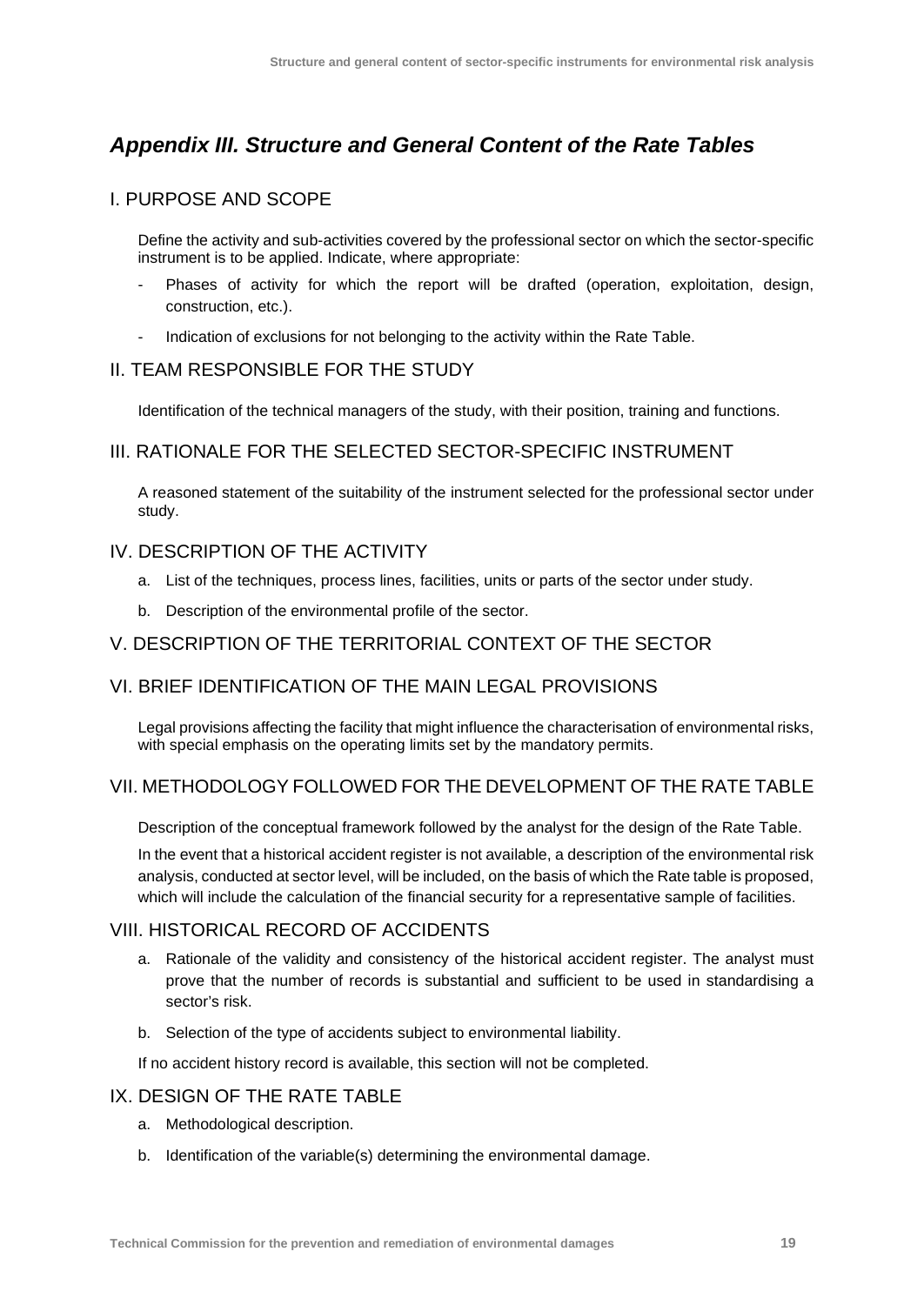- c. Analysis of the relationship between the explanatory variables of the environmental risk identified and the remediation cost (as calculated either from the accident register or from the quantification and monetisation of the reference scenario selected for each specific facility).
- d. Proposed sector-specific Rate Table.

#### X. GUIDELINES FOR ENVIRONMENTAL RISK MANAGEMENT

Proposal for management measures that may be adopted by operators on an individual basis. Among the contents this section may include are: implementing improvements to the facilities and operations, designing an environmental monitoring system and the drafting a contingency plan.

#### XI. SENSITIVITY ANALYSIS

Evaluate the effects variation of the input parameters has on the financial security calculation.

#### XII. PLAN TO REVIEW AND UPDATE THE SECTOR-SPECIFIC INSTRUMENT FOR RISK ANALYSIS

This section will be accompanied by a protocol for updating data that will allow the sectoral instrument to be further developed and fine-tuned.

#### XIII. PRACTICAL EXERCISE: FACILITYDETERMINING THE FINANCIAL SECURITY FOR A SPECIFIC FACILITY THAT IS REPRESENTATIVE OF THE SECTOR